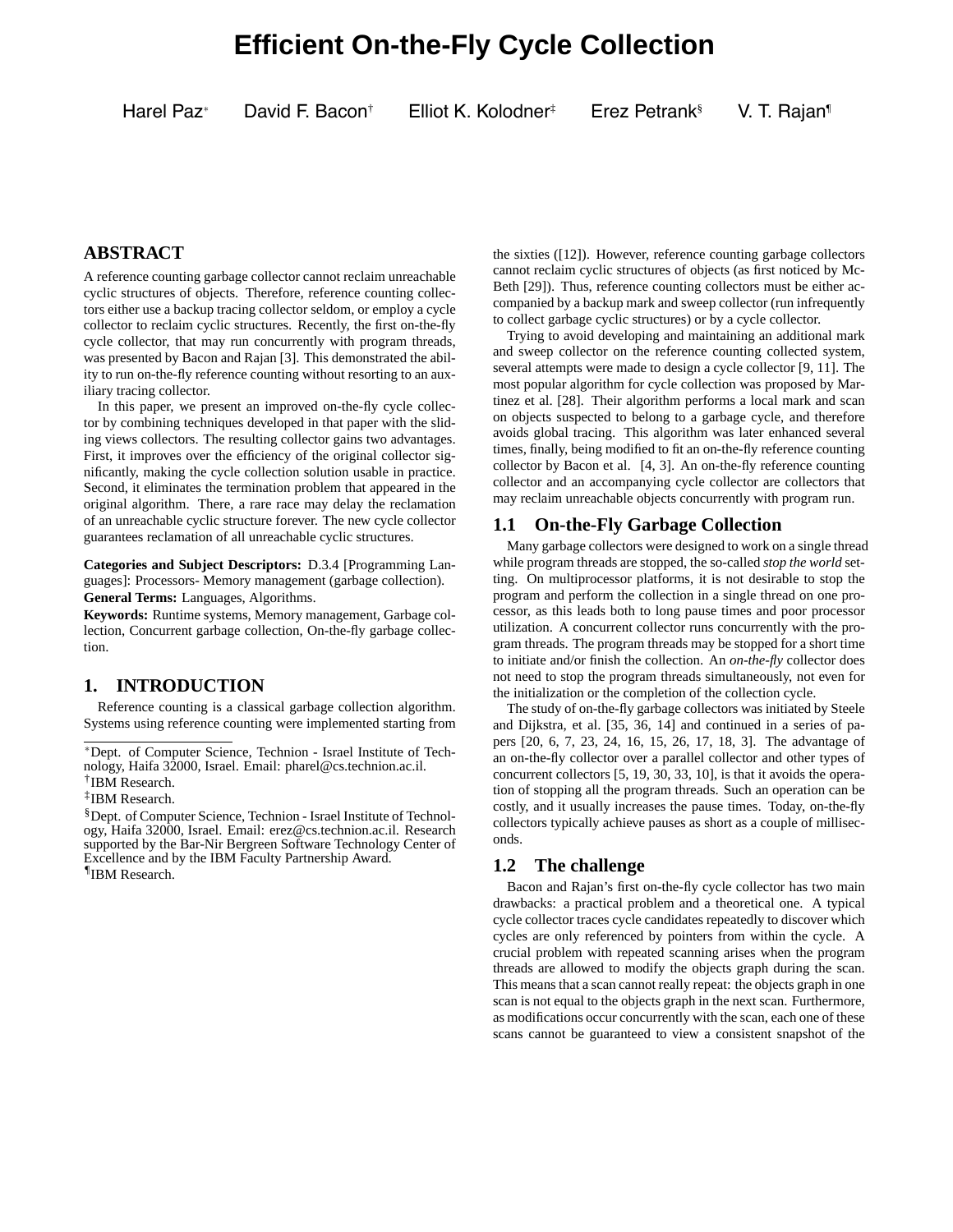objects graph at any specific point in time. This problem is the source of the two drawbacks of the previous algorithm: a practical and a theoretical drawback.

The practical problem is that in order to achieve safety, the algorithm in [4] makes many repeated scans over the candidates. This reduces the overall efficiency of the reference counting collector. The theoretical problem is that liveness cannot be guaranteed. A rare race condition may prevent an unreachable cyclic structure from being ever reclaimed.

Note, that *liveness* of the algorithm here is used in the standard sense in distributed computing. It should not be confused with liveness of objects in the heap.

# **1.3 The solution**

In this work, we propose an algorithm for on-the-fly cycle collection which solves these drawbacks. Our solution employs several new techniques recently developed for concurrent garbage collection in [3, 26, 4, 2]. The main idea is to virtually fix the graph processed by the cycle collector. Suppose first that we stopped the threads and took a replica of the heap snapshot. Running the synchronous (and efficient) algorithm of [4] on this snapshot efficiently detects any cyclic structure. Of-course, taking a replica of the heap is not realistic. However, a virtual snapshot of the heap may be taken using the ideas in [26]. Furthermore, if we use a sliding view instead of a snapshot (as in [26]) and make the appropriate adjustment to use a sliding view to scan the objects graph (as in [2]), then we obtain an on-the-fly cycle collector with the same short pauses of recent on-the-fly collectors ([3, 26, 2]). In this paper, we also suggest further improvements on the synchronous algorithm in [4] making it run even faster.

The theoretical liveness problem is immediately solved. If an unreachable cyclic structure is generated by the program before the snapshot, or before the start of the interval in which the sliding view is read, then the garbage cycle may be easily identified on this view. When a cycle collection is executed on top of this sliding view, this cycle is guaranteed to be reclaimed.

We further incorporate the new algorithm into the more efficient age-oriented collector of Paz and Petrank [32]. The two algorithms seem a perfect match. Our cycle collector spends a large fraction of its time working on cycle candidates among newly allocated objects. The age-oriented collector, building on the weak generational hypothesis uses tracing to reclaim all newly allocated objects and reference counting for the rest of the objects. This eliminates a large fraction of the cycles as well as a large fraction of the cycle collector's work, when run only on older objects.

# **1.4 Implementation, measurements, discussion**

We have implemented the new cycle collector as an add-on to the Levanoni-Petrank reference counting collector [26] and to the more efficient age-oriented collector of [32]. The implementation was done on the Jikes Java virtual machine [1], where the original cycle collector of Bacon and Rajan [4] is also implemented. To measure the effectiveness of the cycle collector, we compared some of its featured with the original cycle collector, showing that the number of traced objects is substantially reduced. Comparing the throughput is irrelevant in this case, since they are built on two different reference counting collectors (see [3, 26]).

We provide the first comparison of cycle collection to a backup tracing collector. This comparison is a most interesting one, since these are the main two options provided to an implementer of a reference counting algorithm. Our measurements contain a comparison of the throughput of a JVM that uses the cycle collector with a JVM that uses a backup tracing collector to collect unreachable cyclic structures. We used the SPECjbb2000 benchmark and the SPECjvm98 benchmark suites. These benchmarks are described in detail in SPEC's Web site [34].

It turns out that cycle collection still falls behind a backup tracing collector by 5-10% (application overall throughput). This small cost allows using pure reference counting without adding a backup tracing collector. However, with the direction modern computing is taking, we believe that the cycle collector may become much more effective comparing to the a backup tracing collector. Reference counting is currently inferior to tracing with respect to throughput on modern benchmarks [2]. However, as heaps grow larger, it is possible that reference counting will start winning. While tracing must trace the live objects in the heap, reference counting needs only account for reference counts updates and reclaiming dead objects. Actually, when the heap is tight and collections are frequent, reference counting is already winning over tracing the whole heap [2]. If future benchmarks use a large live heap with few updates, mostly to few young objects, then reference counting may become the best collector. When that happens, a companion cycle collector will be required. In that case, our cycle collector may be an excellent companion and we expect it to outperform a backup tracing collector.

Interestingly, when the cycle collector was used with the more efficient age-oriented collector, it performed as well as the backup tracing collector. It turns out that if the work on young objects is spared of the cycle collector, then it becomes highly efficient. Detailed measurements are provided in Section 5.

In the sequel, we assume that the reader is familiar with memory management standard terminology and algorithms. For a more detailed introduction to garbage collection and memory management, the reader is referred to [22].

# **1.5 Contribution of this work**

We improve over the previous on-the-fly cycle collection algorithm of Bacon and Rajan by significantly improving the efficiency of the collector and by solving its theoretical liveness problem. Our contributions are:

- Combining the sliding-views technique of Levanoni and Petrank with Bacon and Rajan's cycle collector. This combination enables employing the simpler synchronous cycle collection algorithm on the obtained sliding view. It hence results in less tracing (and less buffering) and solves the liveness theoretical problem.
- One of the main technical challanges addressed in this paper is the execution of cycle collection in spite of having only partial information on reference counting decrements. The sliding views algorithm does not keep track of all decrements. This full list of decrements has previously been the list of candidates for cycle collection. We are able to use sliding views with their fast write barrier and still be able to collect all cycles. This is a second source of efficiency improvement. All previous cycle collectors had to explore all objects whose reference-count were decremented to a nonzero value. We do not need to go over all these objects.
- We propose a better scheduling strategy for cycle collection which allows reducing the number of candidates even further. Our scheduling only traverses candidates that have been in the system long enough and did not show any "life signs" recently.
- We develop new filtering techniques to further reduce the number of traced objects.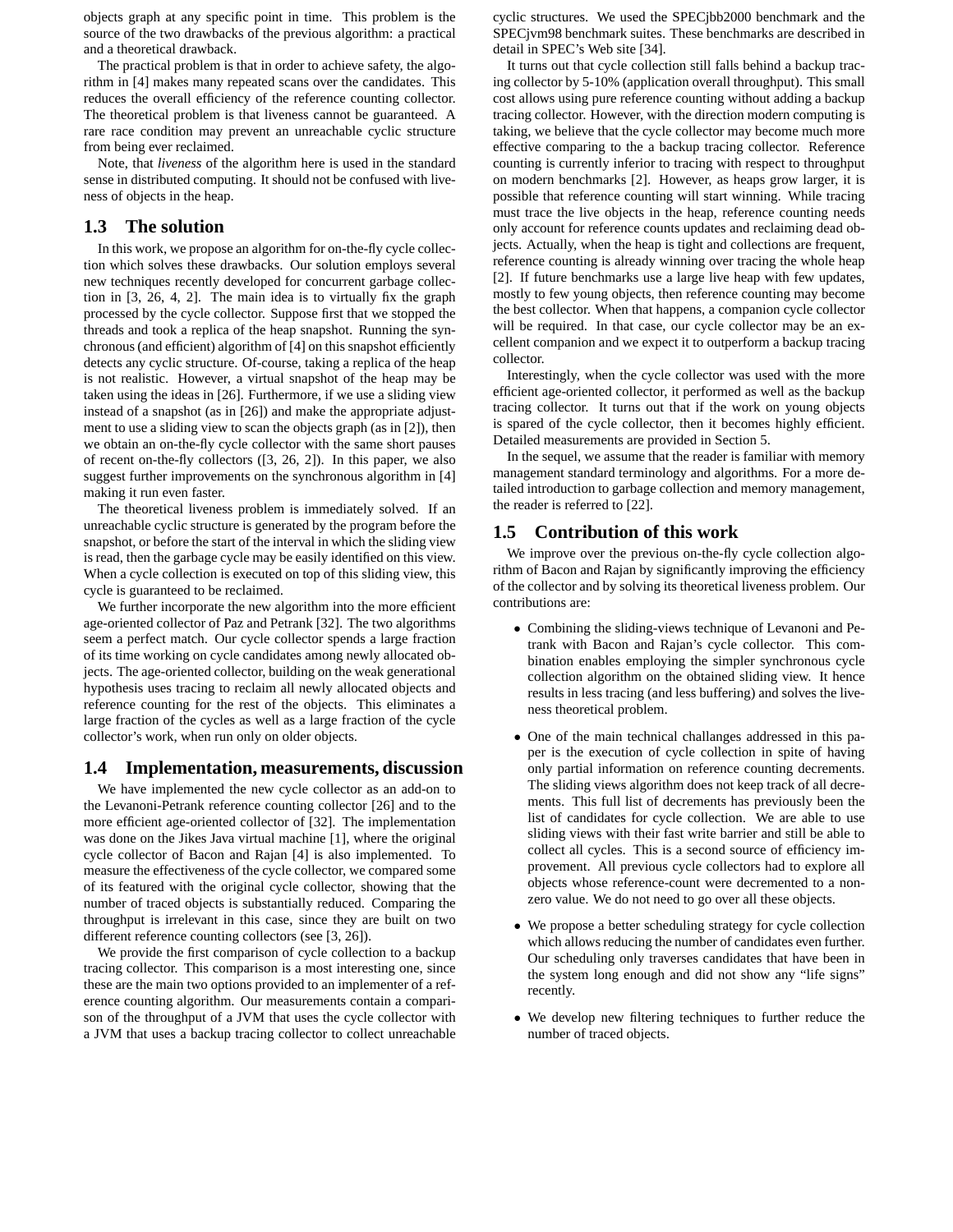- We provide the first comparison between running a backup tracing collector and running a cycle collection with reference counting.
- We provide an intergation with an age-oriented collector that does not use reference counting on the young generation. It turns out that this greatly reduces the load on the cycle collector.

# **1.6 Organization**

We start with an overview of the previous collectors in Section 2. The new cycle collector employs techniques from collectors described in this section. An overview of the new cycle collector is provided in Section 3. Implementation and results are given in Sections 4 and 5. Related work is discussed in Section 6 and we conclude in Section 7. The details of the cycle collector including the pseudo-code is given in the Appendix A.

# **2. REVIEW OF PREVIOUS COLLECTORS**

In this section, we review relevant previous work. The algorithmic ideas presented in the section are then used to describe the new collector in Section 3 below. We start by reviewing the (synchronous) algorithms for cycle collection on a uniprocessor [28, 27, 4], we then review the previous concurrent cycle collector [4]. Finally, we explain ideas from the sliding views reference counting and tracing garbage collectors [26, 2] that aid in overcoming the disadvantages in state-of-the-art cycle collectors.

# **2.1 Collecting cycles on a uniprocessor**

The algorithm of [28, 27] is based on two observations. The first observation is that garbage cycles can only be created when a reference count is decremented to a non-zero value. The second observation is that in a garbage cycle, all the reference counts are internal, i.e., the only pointers that reference the cycle's nodes reside on the cycle's nodes themselves. Thus, if internal references are subtracted from the reference counts, the reference counts of the nodes on a garbage cycle become zero and the unreachable cycle is identified.

The incorporation of the cycle collector of [28, 27] in a reference counting collector is as follows. Most unreachable objects are reclaimed when their reference count is decremented to zero. To reclaim cycles, the reference counting algorithm detects candidate unreachable cyclic structures and runs the cycle collector on them. Specifically, whenever a reference count of an object *O* is decremented to a value different than zero, a cycle collector (described below) is applied on all objects reachable from *O*.

The general idea of the cycle collection algorithm is to perform three traversals over the graph of objects reachable from a candidate object *O*. These traversals update the reference counts to reflect only pointers that are external to the cycle. It then reclaims all objects whose reference count was decremented to zero and restores the reference counts of the surviving objects.

While traversing the objects, the algorithm uses three colors to mark the state of objects. The initial color of an object is black, signifying that this object is active; a possible member of a garbage cycle is represented by the gray color; an object is eventually marked white if it is found to be a member of a garbage cycle.

The algorithm, given a candidate object *O* whose reference count was decremented to a non-zero value, works in three stages:

• **The mark stage:** traces the graph of objects reachable from *O*, subtracting counts due to internal references and marking nodes as possible garbage (by coloring them gray). At the end of this (first) traversal, the reference counts in the subgraph will only reflect external pointers to nodes in the subgraph.

- **The scan stage:** scan the sub-graph of objects reachable from *O* and restores the reference counts of objects which are reachable from external pointers. All such reachable nodes are re-colored black. All other nodes in the sub-graph (objects which remain with a zero reference counts) are colored white (these objects are identified as forming a garbage cycle).
- **The collect stage:** scan the sub-graph again and reclaim all garbage (white) objects.

To increase efficiency, instead of invoking the cycle collector each time a new candidate object is detected, the algorithm is lazily applied. Hence, the above traversals are postponed by saving the values of the deleted pointers in a buffer. Each such value is a candidate to be a root of a garbage cycle. Later on, at a suitable point, the buffer's objects are traversed. The benefit obtained by this laziness, is that at the later time, when the buffer is traversed, we have further indication on whether a value stored in the buffer is garbage. Most buffer's values are irrelevant by the time the buffer is traversed because their reference count either drops to zero (their other references were meanwhile deleted) or is incremented. Moreover, lazy treatment of candidates often prevents re-traversals of the same object. To summarize, delaying the traversal decreases the number of overall candidates that are traversed.

An additional important efficiency improvement (recently proposed by [4]) is to run each of the scans on all candidates simultaneously instead of applying the algorithm on each candidate separately. That strategy achieves a practical efficiency improvement and reduces the theoretical worst case complexity from  $O(n^2)$  to  $O(n)$  (where *n* stands for the transitive closure of the candidates).

### *2.1.1 Cycle candidates*

Previously, we have mentioned that garbage cycles can only be created when a reference count is decremented to a non-zero value, and hence whenever a reference count of an object is decremented to a value different than zero, it is considered as a candidate of belonging to a garbage cycle.

Note, that a garbage cycle could be created while an application root de-reference an object. Consider the next scenario occurring: Two new objects are created and their pointers form a cycle. Next, local pointers to these objects are erased (the application roots referencing those two new objects are modified to point to other objects). Thus, a garbage cycle was formed as these two objects have reference count one, but they are not reachable from the program roots. Note, that if one does not employ a write-barrier on the application roots, the two decrements (corresponding to local pointers to the cycle's objects being erased) are unnoticed, and hence the garbage cycle could be left undetected. One simple solution to this problem is employing a write-barrier also on the application roots. This solution indeed catched all candidates, but yields an un-efficient collector.

Hence, to solve this problem, the usual employed solution is to consider all objects which have been created since the last cycle collection (and whose reference-count is not zero) and objects referenced by the program roots during the previous cycle collection, as candidates for a garbage cycle. Doing that covers all possible cycles that could have been created by modifying a root. Note, that by the weak generational hypothesis that "most objects have short lifetimes", we do not expect to get too many false candidates to be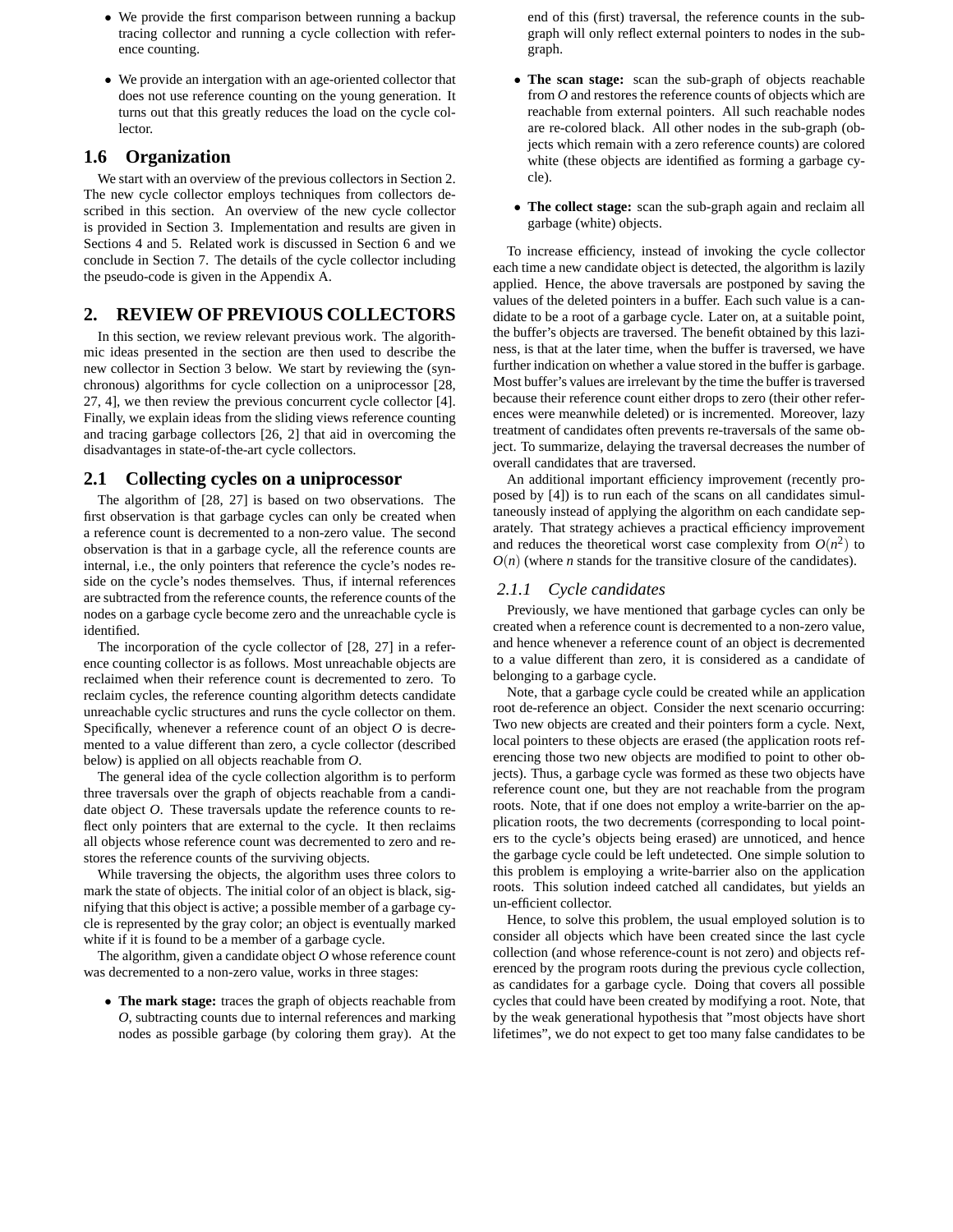considered. Most objects are reclaimed by the reference counting collector and the few remaining are candidates for cycle collection.

# **2.2 Collecting cycles on-the-fly**

A concurrent cycle collection algorithm is more complex. It should deal with the fact that the object graph may be modified while the collector is scanning it. Another problem concerns the accuracy of reference counts: they may be outdated due to mutator activity.

Bacon and Rajan designed and implemented the first concurrent cycle collection algorithm ([4]) building on and extending the synchronous algorithm described above. Since the object graph may be modified while the cycle collection algorithm scans it, they cannot rely on repeated traversal of the graph reading the same set of nodes (and edges).

Their algorithm consists of two phases. In the first phase, they use a variant of the synchronous algorithm to obtain a candidate set of nodes believed to be garbage cycles. Namely, they run a variant of the above three stages algorithm, but instead of collecting the white nodes, those nodes are added to a set of possible garbage nodes. Due to concurrent mutator activity, the algorithm may produce incorrect results. In particular, the presence of concurrent mutator activity can cause live nodes to be included in this set of candidates cycles. Thus, a second phase is required to prevent the collection of false cycles. The second phase is executed in the next garbage collection. In this phase, each candidate cycle (as detected in the previous phase) is tested against the information available at this later time to ensure that it is indeed a garbage cycle. Only then, candidate cycles are reclaimed.

In the synchronous algorithm, the mark stage subtracts reference counts of traced objects, while the scan stage increments reference counts (of objects which do not belong to garbage cycles), so that when the algorithm terminates each object holds its exact reference count. Since the concurrent collector can not rely on the repeated traversal of the graph to form the same set of nodes (and edges), then it is not possible to certify that the second traversal (scan stage) would restore the original reference count of an object correctly. To solve this issue, the algorithm does not modify the actual reference count field of an object. Instead, a second reference count field is kept for each object, denoted *CRC* (cyclic reference count), and is used by the cycle collection algorithm. The mark stage of their algorithm initializes the CRC of each black object reached (to its reference count). The following stages (the mark, scan and collect stages) operate solely upon the CRC, living the reference count field unmodified. Thus, they do not need to be restored.

#### *2.2.1 Two disadvantages*

The concurrent garbage collector presented above poses two drawbacks. One is theoretical and the other is practical. These drawbacks initiated this work, which solves them both, resulting in an efficient, non-intrusive, and live collector. We describe these two drawbacks, starting from the theoretical one.

A garbage collector is called *live* if it eventually collects all reachable objects. Rare race conditions may prevent the above cycle collector from collecting garbage cycles. An example of a garbage cycle that is never collected follows. The output of the first phase is a set of candidate cycles. Each such candidate cycle is a set of nodes that may form a garbage cycle. Due to mutator activity, a candidate cycle may include an actual garbage cycle but also some additional live nodes. Such a candidate cycle is bound to fail the tests of the second phase (at the next collection). When this happens, the algorithm reconstructs this candidate cycle using a chosen node from the cycle. However, if a similar race condition occurs again, the

reconstructed set of nodes may, again, contain some live modes. Such a course of events may prevent the algorithm from collecting this garbage cycle, no matter how many collections are run. To sum up, this collector cannot guarantee collecting all unreachable objects.

We now turn to the practical problem. Since the objects graph is being modified by the program during the activity of the cycle collector, some care need be taken to ensure safety of the collection. This extra care is translated into the second phase of the algorithm and into more scanning of objects, hence causing a substantial reduction in efficiency. For example, the algorithm colors objects concurrently with the execution of the mutators. Therefore, it is possible that the mutators eliminate a reference and cause an arbitrary set of gray or white objects to be invisible to the next collector scan. These improperly colored objects may later fool a naive algorithm into making incorrect reclamations. The concurrent algorithm in [4] handles this problem by adding an action to each increment or decrement of a reference count. In particular, whenever the reference count of a gray or white object is changed, this object and all objects that are reachable from it and are gray or white, are colored black. This excessive scanning of objects pose an efficiency problem. The number of objects scanned as reported in [4] is high.

# **2.3 Incorporating sliding views**

As explained in Section 2.2.1 above, there are two disadvantages to the concurrent cycle collector of [4]. One is the reduced efficiency due to repeated scanning of objects and the other is the inability of the collector to guarantee liveness. Both problems stem from the fact that the concurrent cycle collector cannot rely on being able to re-trace the same graph.

In this work, we present a modified cycle collection algorithm that extends the above techniques from [4] and adds recently developed techniques from [26, 2]. The idea is to use a snapshot of the heap or a sliding-view of the heap ([26]). Given a fixed view of the heap (as reflected by a snapshot or the sliding-views mechanism), it is possible to eliminate much of the redundant tracing and to guarantee liveness. Before describing the new algorithm, we provide an overview of the sliding views reference counting collector.

A simple version of the Levanoni-Petrank collector may be described when allowing a point in time in the beginning of the collection in which all mutators are halted. Using such a halt, it is possible to get a virtual snapshot of the heap using a copy-on-write mechanism. Each object is associated with a dirty bit which is cleared during the halt. Then, whenever a pointer is modified, the dirty bit of the object holding this reference is probed. If the object is dirty (i.e., has been modified previously) then the pointer assignment may proceed with no further action. Otherwise, the object is copied to a local buffer before the assignment is executed.

This allows a reference counting or a tracing collector to access a view of a heap snapshot as taken during the initial halt: objects that are not dirty may be read from the heap to find their values being equal to those existing during the initial halt and dirty objects have a replica in designated buffers with their actual values during the initial halt. To deal with multithreaded programs, a carefully designed write barrier is presented in [26] allowing the above write barrier to operate on concurrent threads without using any synchronization. It is also noted that only non-null references should be recorded as the other object fields are not read by the collector, and therefore updates to newly created objects do not need to be monitored.

The collector in [26] updates the reference counts due to the values of all modified pointers between the previous snapshot to the current one. It is observed that for each such pointer only two up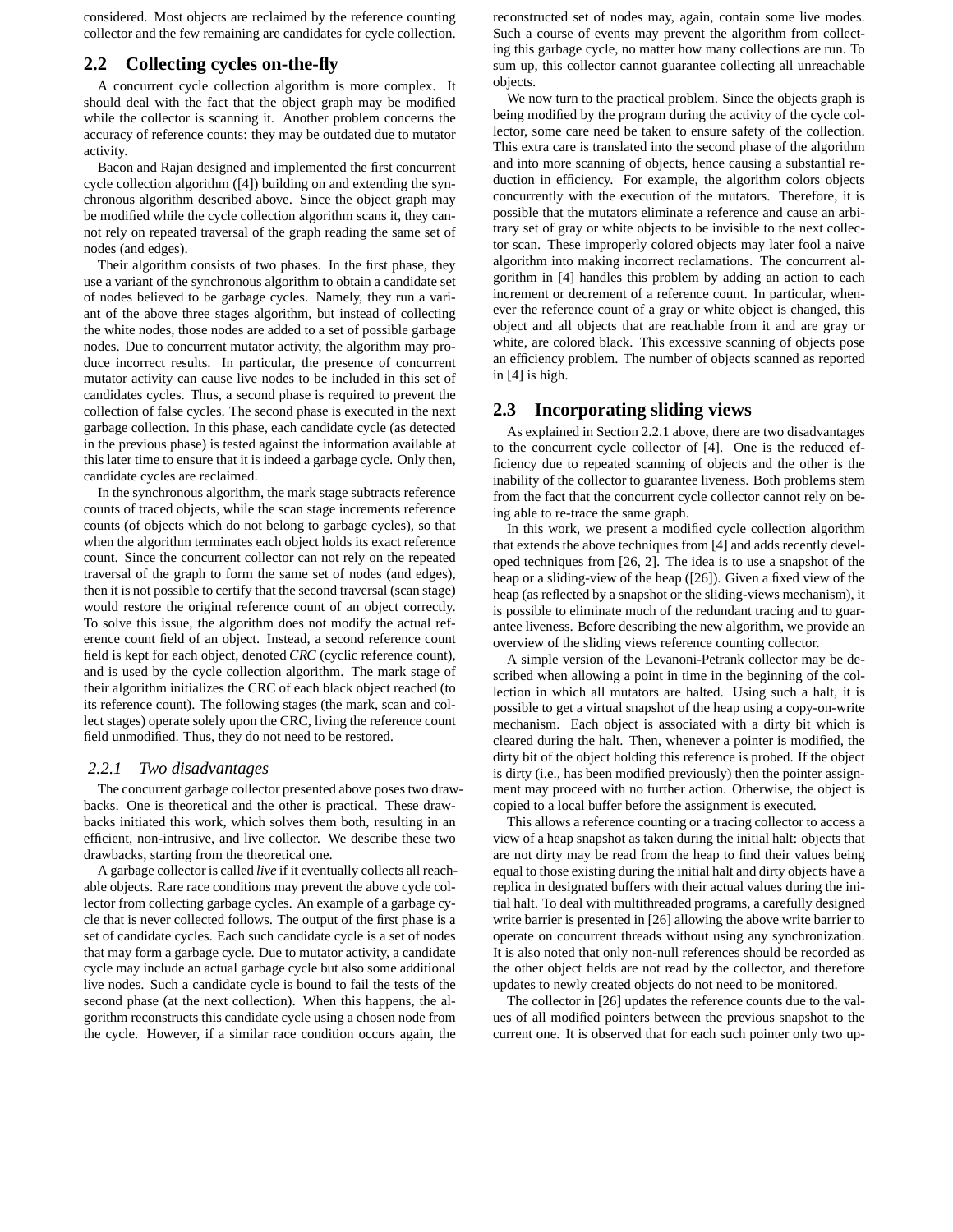dates are necessary, which buys a substantial reduction in the number of required updates. Details may be found in the original paper [26].

The algorithm described so far probably obtains short pause times, but in order to get even shorter pause times, the sliding view mechanism is proposed. Here, the program threads are not halted simultaneously, but one at a time. As a snapshot view cannot be assumed anymore, correctness considerations dictate a *snooping* mechanism. During the time in which the mutators are being halted one by one, the snooping mechanism operates for each modified pointer via the write barrier. For each such modified reference, the object that has acquired a new reference is logged. These logged objects are considered roots for the current collection and are not reclaimed. The view of the heap used by the collector may be thought of as a sliding view: the heap objects are viewed in this view at slightly different points in time. The snooping mechanism makes sure that no reachable object is reclaimed. More details appear in [26].

# **3. CYCLE COLLECTOR OVERVIEW**

As mentioned above, adding the sliding views techniques from [26, 2] to the state-of-the-art cycle collector of [4] achieves a synergy solving the disadvantages of the previous cycle collector and yielding a non-intrusive, efficient cycle collector that guarantees liveness.

We start by describing the new cycle collection algorithm assuming a snapshot of the heap. The main idea is that when applying the *synchronous* algorithm of [4] on a snapshot of the heap, it correctly identifies the garbage cycles in the heap as viewed at the snapshot. Now, combining the fact that the synchronous algorithm is efficient and the fact that being a garbage cycles is a stable property, i.e., program activity cannot make an unreachable object reachable, we get an efficient identification of garbage cycles. We then suggest more improvements on the obtained algorithm to improve the cycle collector further.

The main operation of the synchronous cycle collector on the heap is traversing a sub-graph of it. Thus, we first concentrate on specifying how to traverse the heap through a snapshot. The ideas are similar to those in [2]. We need to traverse an object according to its pointer values as existed at snapshot time (and not necessarily as currently existing in the heap). To do that, we employ the write barrier from [26]. When examining an object to be scanned, the collector examines the dirty bit of the object. If the object is not dirty (no pointer in the object has been modified since the snapshot was taken), then its current state is equal to its state during the snapshot and we may trace it by reading it from the heap. Otherwise, the object has been modified since the snapshot time and it is marked dirty. In this case, we trace its snapshot values as recorded in the threads local buffers. This way, objects are traced according to their state at the snapshot time, and as a consequence multiple traces are bounded to trace the same graph each time.

In terms of liveness, this means that once a garbage cycle is created, it must exist in the next snapshot, and thus is bounded to be collected by the synchronous algorithm of [4]. In terms of efficiency, this means that we may use the efficient synchronous algorithm and get rid of inefficiencies originating from the need to insure correctness in spite of program-collector races. For example, the second phase is redundant: there is no need to save identified garbage cycles to be validated during the next garbage collection (as discussed in Section 2.2.1 above), and there is no need to go over these cycles again in the next collection. In addition, there is no need to "fix" inaccurate colors during the updates of the reference counts.

We now proceed to using sliding views instead of snapshots, thus, removing the need for a simultaneous halt of all program threads. The cycle collector remains the same, except that it (obliviously) reads a sliding view of the graph rather than a snapshot. As in the previous sliding views collectors, the sliding view may find an object unreachable because the view does not represent the heap at a consistent point in time. However, the snooping mechanism (see Section 2.3) makes sure that these objects are not reclaimed, ensuring the safety property. For the cycle collector, this means that a set of objects may be incorrectly identified as being an unreachable cyclic structure. How can this happen? Inaccuracies of reference counts due to the sliding view are discussed in [25, 26]. Intuitively, if no pointer is written to the heap during the beginning of the collection (when all mutators are halted one by one) then the sliding view represents a snapshot of the heap taken at the time the first mutator is stopped, denote this time by  $t_1$ . However, as pointers are being written in the heap, this snapshot gets distorted. Such a distortion appears only with respect to modified pointers that may replace the pointers existing at time  $t_1$ . If such a modified pointer creates a falsely determined unreachable garbage cycle, then in particular, it means that a pointer implying the reachability of one of the objects in the cycle is missing from the sliding view of the heap. In this case, it is guaranteed that the object that falsely seems unreachable in the sliding view must be snooped and therefore, we will not reclaim the cyclic structure that contains it. Thus, the safety of the cycle collector may be reduced to the safety of the tracing collector in [2].

With respect to liveness, it holds that any unreachable cyclic structure that is formed before the collection begins, must be collected. The reason is that these objects are not modified during the time the sliding view is taken and in particular, no new pointers are being written to objects in this cycle. Thus, none of the objects in the cyclic structure is snooped and the view of all pointers into and in between these objects appears in the sliding view exactly as it would have appeared had we taken a real snapshot at time *t*1. Thus, such an unreachable cyclic structure must be reclaimed.

## **3.1 Cycle candidates**

Previous cycle collection algorithms use as a candidate member of an unreachable cycle, each object whose reference count has been decremented to a non-zero value. This is not possible with the Levanoni-Petrank write-barrier that eliminates many redundant reference count updates (see Section 2.3 above). When a pointer *p* takes the values  $o_0$ ,  $o_1$ ,  $o_2$ , ...,  $o_n$  between two sliding views, the only required reference count updates are a decrement to  $rc(o_0)$  and an increment to  $rc(o_n)$ . However, the fact that not all increments and decrements of the objects  $o_1, o_2, \ldots, o_n$  are executed, might prevent noting that one of the decrements creates a new unreachable cycle. Moreover, not only we are able to collect all garbage cycles, but we also manage to do it while considering less objects as candidates. In our cycle collector, when a pointer *p* takes the values  $o_0$ ,  $o_1$ ,  $o_2$ , ...,  $o_n$  between two collections, at most  $o_0$  would be considered as a candidate (if its reference count was decremented to a non-zero value), whereas previous cycle collectors have considered at most *n* objects as candidates  $(o_0, o_1, o_2, \ldots, o_{n-1})$ .

We shall next provide a non-formal proof showing that at least one object from each garbage cycle, would be considered as a candidate, and hence each garbage cycle would be collected. We divide the proof into 2 cases: garbage cycles comprising solely of old objects and garbage cycles containing at least one young object. We show that each of those two kinds of garbage cycles are properly noticed.

First, we focus on garbage cycles which include at least one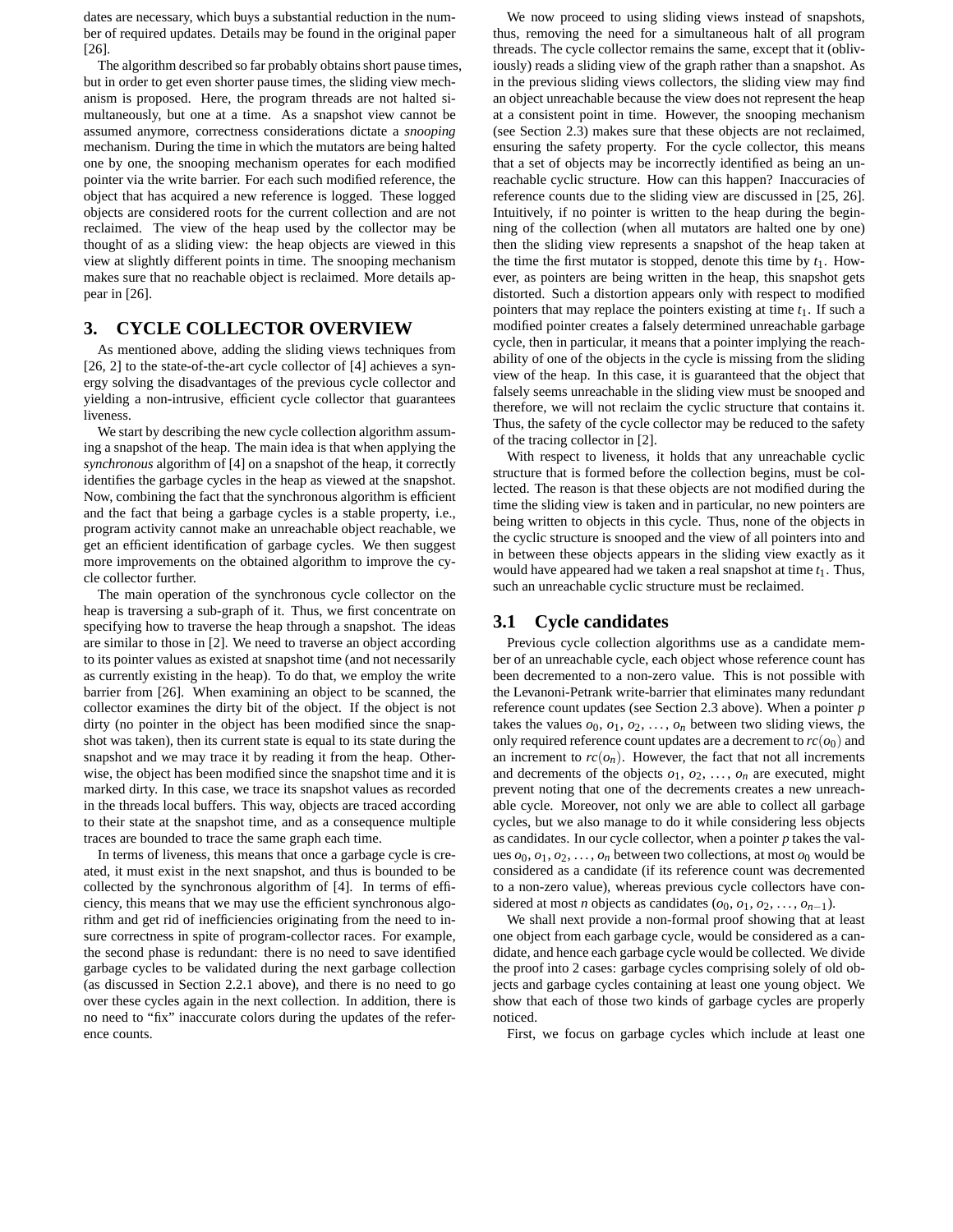young object (object created since the last collection). As mentioned in 2.1.1, all young objects (surviving the reference-counting collection) are considered as candidates for a garbage cycle. Doing that covers all possible cycles that contain a young object.

Next, we'll show that garbage cycles containing only old objects (those who were created before the previous sliding view) would be considered. If this cycle was reachable during the previous sliding view and is unreachable now, then an object that referenced an object in this cycle in the previous sliding view must have been modified during the time between the two sliding views. The change of this pointer is logged in a mutation buffer and a decrement to the reference count of the object previously referenced must be executed. At that point, this object must become a candidate for cycle collection. Hence, cycles containing only old objects are accounted for properly.

To summarize, using the Levanoni-Petrank write-barrier we consider any object whose reference count is decremented to a nonzero value, as well as any young object to be a candidate.

# *3.1.1 Using the age-oriented collector*

Our measurements show that the cycle collector spends a substantial fraction of its time checking cycle candidates among newly allocated objects. An alternative collector that ameliorates this problem is the age-oriented collector [32]. The age-oriented collector is an on-the-fly collector which uses tracing to reclaim young objects and reference counting for the old objects. This collector turns out to be a perfect match to our algorithm. It eliminates a large fraction of the cycles as well as a large fraction of the cycle collector's work since it does not need to consider the young objects as candidates. We have incorporated our cycle collector into the age-oriented collector and provide measurements for the resulting collector as well as for the standard reference counting collector.

#### **3.2 Reducing the number of traced objects**

The effectiveness of the cycle collection algorithm heavily depends on the number of objects traced by the cycle collector. Therefore, finding strategies to reduce the number of objects traced is important for the algorithm performance. An example of such strategy is trying to reduce the number of objects which are candidate roots of garbage cycles. Our algorithm applies several strategies. Some of them have been used before and others are new.

Two techniques for reducing objects' tracing are employed in previous collectors and were already mentioned in 2.1. The first idea is to record the values of the candidates in a buffer hoping that with time most of them will be identified as non-candidates (for example, if they are reclaimed by the reference counting collector). The second idea is to performs each of the three stages (mark, scan and collect) in its entirety on all the candidates simultaneously.

Another strategy for eliminating candidates we use (introduced by [4]) concerns acyclic object. Some objects are inherently acyclic, (i.e., can not be a part of a cycle), e.g., an array of scalars. Such objects are statistically determined. Acyclic objects are not considered as candidates roots of the algorithm. Moreover, an acyclic object reached during the algorithm traversals would be ignored. Since usually a considerable portion of the objects are acyclic (sometimes even a majority), ignoring acyclic objects significantly reduces the overhead of cycle collection.

It is reported in [3], that the combination of the above candidate filtering strategies is highly effective reducing the number of possible candidates by at least a factor of seven (and reducing the worst case algorithm complexity from quadratic to linear). However, their measurement show that only a small percentage of the non-filtered candidates indeed belong to garbage cycles. We feel

that filtering techniques are a key component in improving the efficiency of cycle collection algorithms, and hence we propose a couple of additional elimination strategies which reduce both the number of candidates, as well as the number of objects actually traced during a candidates traversal.

The cycle collector of Bacon and Rajan is triggered every fixed number of garbage collections, or within an earlier collection if the candidates buffer has exceeded a threshold size. Our new collector runs cycle collection with each garbage collection. However, we let the candidates "mature" before actually testing them for membership in an unreachable cyclic structure. As discussed above, while candidates wait to be checked, many of them are already reclaimed and may be removed from the candidate list. Our strategy is to check only the candidates which were accumulated *k* collections ago and were not filtered. Thus, instead of having one large candidates buffer, we employ  $k+1$  smaller candidates buffers, each containing candidates accumulated in different collections, and in the current collection we check the oldest buffer. Whenever an object is added to the current candidates buffer, it is removed from an older buffer, if recorded in any. (This removal is executed in a short processing of the buffers in the end of each collection.)

Note that this is a more structured way to let candidates mature. If we run the cycle collector each *k* collections on all candidates, then we also run it on candidates that were recently discovered and have not yet matured. Employing the new strategy, we trace only candidates that have not been filtered out (and have not died) throughout the last *k* collections.

Next, we note that several objects are known to be alive in the beginning of the current collection. This includes objects that were directly reachable from the roots, objects that were snooped and objects that are dirty since they were modified after the sliding view was taken. In addition, there are objects that are currently held as candidates in newer candidate buffers. All such objects get special treatment during the trace. In particular, when the cycle collector reaches any such object during the mark stage, it ignores it (if it is black there is no need to mark it gray and trace it; if it is grayno need to decrement its CRC). In addition, if such a gray object is reached during the scan phase (i.e., it was modified after it was colored gray), then this object is colored black and so are all its (sliding-view) descendants.

Finally, to save more scanning time, we add a small additional stage between the mark phase and the scan phase. The scan stage may sometimes color white an object together with its sub-graph, only to find out further in this stage that this object was referenced from another gray object which is externally referenced. In this situation, the object (and sub-graph) would be colored black, using a second traversal in the scan stage. Such repeated traversals can be saved, if we start by coloring black the externally referenced objects together with their subgraph, and only then color white all the rest. Indeed, we cannot find all externally referenced objects, but we may have an approximate list, collected during the mark phase, which includes all objects encountered that are known to be alive (modified object, snooped object, object directly referenced by the system roots, and candidate located in a newer candidate buffer). After running the mark phase and before starting the scan phase, we color all their descendants black.

One disadvantage of the above filtering, is that we must use the additional *CRC* field as in the asynchronous cycle collector of Bacon and Rajan. (See Section 2.2 for explanations on the *CRC* field.) The reason we must use it is that the set of live objects (actually, only the subset of dirty objects) is not fixed during the algorithm. Thus, it is safe not to trace the sub graphs that we do not trace, but it is not clear that we do not eliminate more tracing as the stages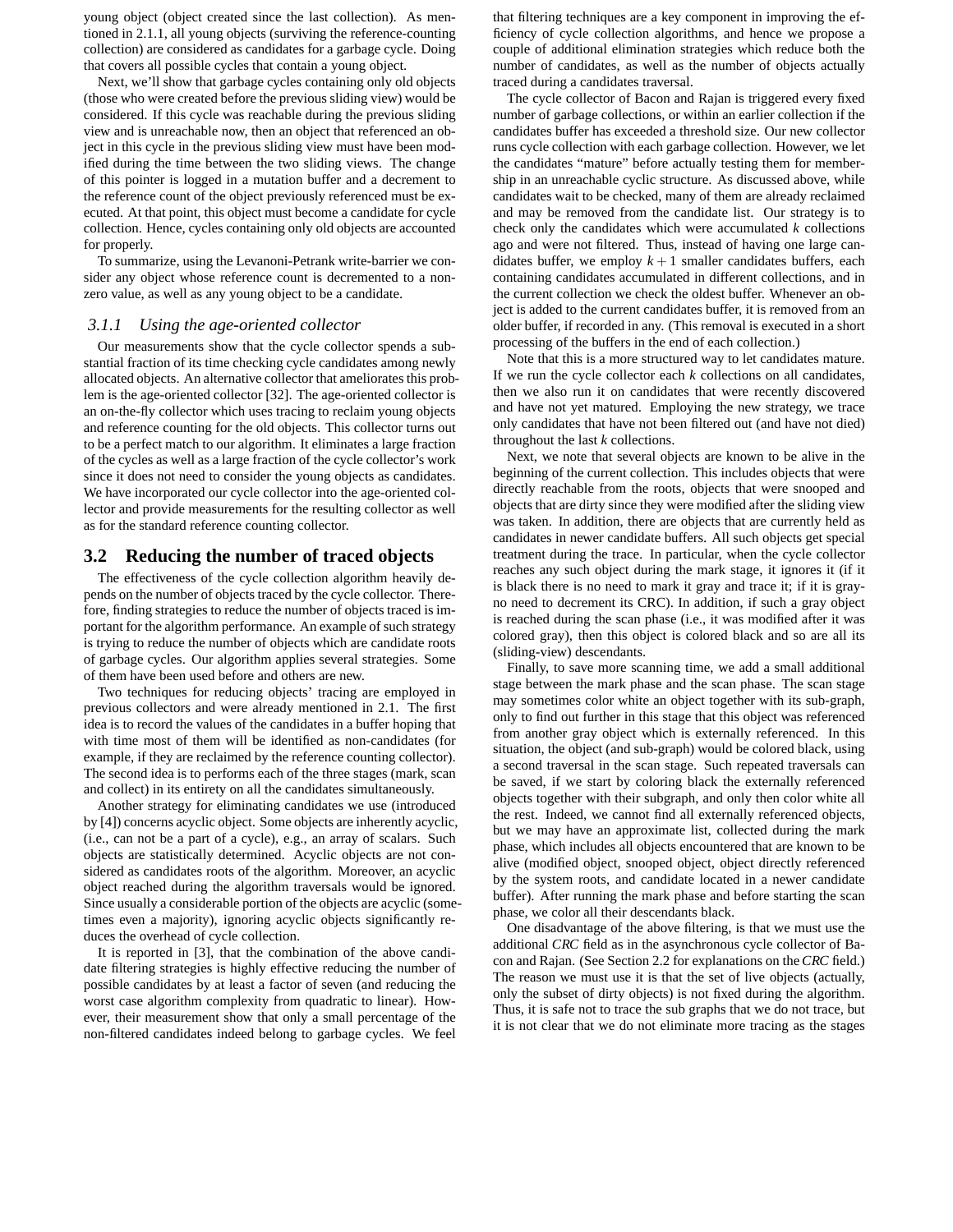proceed. This necessitates the use of the *CRC* field. It is possible to avoid using it, if we avoid using the dirty bit to identify living objects (or by employing an additional mechanism to handle the "problematic" objects).

# **4. AN IMPLEMENTATION FOR JAVA**

We have implemented our algorithm in Jikes [1], a Java virtual machine (upon Linux Red-Hat 7.2). The entire system, including the collector itself is written in Java (extended with unsafe primitives available only to the Java Virtual Machine implementation to access raw memory). Jikes uses *safe-points*: rather than interrupting threads with asynchronous signals, each thread periodically checks a bit in a condition register that indicates that the runtime system wishes to gain control. This design significantly simplifies implementing the handshakes of the garbage collection. In addition, rather than implementing Java threads as operating system threads, Jikes multiplexes Java threads on *virtual-processors*, implemented as operating-system threads. Jikes establishes one virtual processor for each physical processor.

# **4.1 Memory allocator**

Our implementation employs the non-copying allocator of Jikes, which is based on the allocator of Boehm, Demers, and Shenker [10]. This allocator is well suited for collectors that do not move objects. Small objects are allocated from per-processor segregated free-lists build from 16KB pages divided into fixed-size blocks. Large objects are allocated out of 4KB blocks with first-fit strategy. This allocator keeps the fragmentation low and allows efficient reclamation of objects.

### **4.2 Implementation issues**

We would like to point out some implementation choices that we made. First, we use the mechanism of Bacon et al [3] to keep the reference counts in a field of several bits and cache them in an auxiliary table in case of overflow.

In our implementation both reference counts, the color and the buffer status are stored in a single 32-bit word in the object header. As we use 3 colors, 2 bits are necessary for color representation. 2 bits are also needed to represent the 4 buffered status. The rest is devoted to representing the RC and CRC. Each count includes an overflow bit. When the overflow bit is set, the excess count is stored in a hash table. In practice, this hash table never contains more than a few entries.

During a collection, the set of objects referenced by the system roots is determined. The objects belonging to this set which have a zero reference count, are checked in the next collection, to see whether they have become garbage. The objects belonging to this set which have a non-zero reference count, and are not referenced by the system roots in the next collection, should be pushed into the candidate buffer of the next collection: they were de-referenced between the two collections.

In their collector, Bacon and Rajan [4] perform all reference count increments of the last epoch, and then all reference count decrements of the epoch before. Thus, when a reference count of a candidate is incremented, it is no longer considered as a candidate (unless its reference count would be decremented later). Since the sliding views reference counting collector interleaves decrements and increments of reference counts, we cannot ignore candidates whose reference counting was recently incremented, but only consider them as newly-buffered (and therefore delay their tracing). However, Bacon and Rajan report that this filtering technique removes a very small amount of candidates (and often none). Our

measurements agree with this finding and so the loss is not noticeable.

# **5. MEASUREMENTS**

u

**Platform and benchmarks.** We have run our measurements on a 4-way IBM Netfinity 8500R server with a 550MHz Intel Pentium III Xeon processor and 2GB of physical memory. The benchmarks we used were the SPECjvm98 benchmark suite and the SPECjbb2000 benchmark. These benchmarks are described in detail in SPEC's Web site [34]. We feel that the multithreaded SPECjbb2000 benchmark is more interesting, as the SPECjvm98 are more appropriate for clients and our algorithm is targeted at servers. We also feel that there is a dire need in academic research for more multithreaded benchmarks. In this work, as well as in other recent work (see for example [3, 17]), SPECjbb2000 is the only representative of large multithreaded applications.

**Testing procedure.** We used the benchmark suite using the test harness, performing standard automated runs of all the benchmarks in the suite. Our standard automated run runs each benchmark five times for each of the JVM's involved (each implementing a different collector).

Finally, to understand better the behavior of our collector under tight and relaxed conditions, we tested it on varying heap sizes. For the SPECjvm98 suite, we started with a 32MB heap size and extended the sizes by 8MB increments until a final large size of 96MB. For SPECjbb2000 we used larger heaps, starting from 256MB heap size and extending by 64MB increments until a final large size of 704MB.

**The compared collectors.** We have incorporated the cycle collection algorithm into two collector: the Levanoni-Petrank reference counting collector ([26]), and the more efficient age-oriented collector ([32]). Both collectors are also implemented in Jikes and are accompanied by a backup mark and sweep collector which is run infrequently to collect garbage cycles. For performance measurements, we ran both collectors accompanied with our cycle collection algorithm against both collectors when using the backup mark and sweep algorithm. In addition, we have compared characteristics of our cycle collection algorithm (with both collectors), against the characteristics of the previous on-the-fly cycle collector of Bacon and Rajan [3].

# **5.1 Server performance**

Our major benchmark is the SPECjbb2000 benchmark. SPECjbb2000 requires multi-phased run with an increasing number of warehouses. The benchmark provides a measure of the throughput and we report the throughput ratio improvement when applied with the proposed cycle collection algorithm (compared to the same collector with the backup mark and sweep algorithm). Thus, the higher the ratio, the better our algorithm behaves, and in particular, any ratio larger than 1 implies that the cycle collector outperforms the tracing auxiliary collector.

We would like to stress that our algorithm is applied in each collection, and hence incurs overhead in each collection. However, applying the mark and sweep algorithm, does not produce any special overhead, since it is applied infrequently instead the original collector, and not as an add-on.

The measurements are reported for a varying number of warehouses and varying heap sizes. The measurements of the cycle collector with the Levanoni-Petrank reference counting collector are presented in Figure 1. The behavior of the algorithm should be separated into two cases.

The first case is with 1-3 warehouses. In this case, since our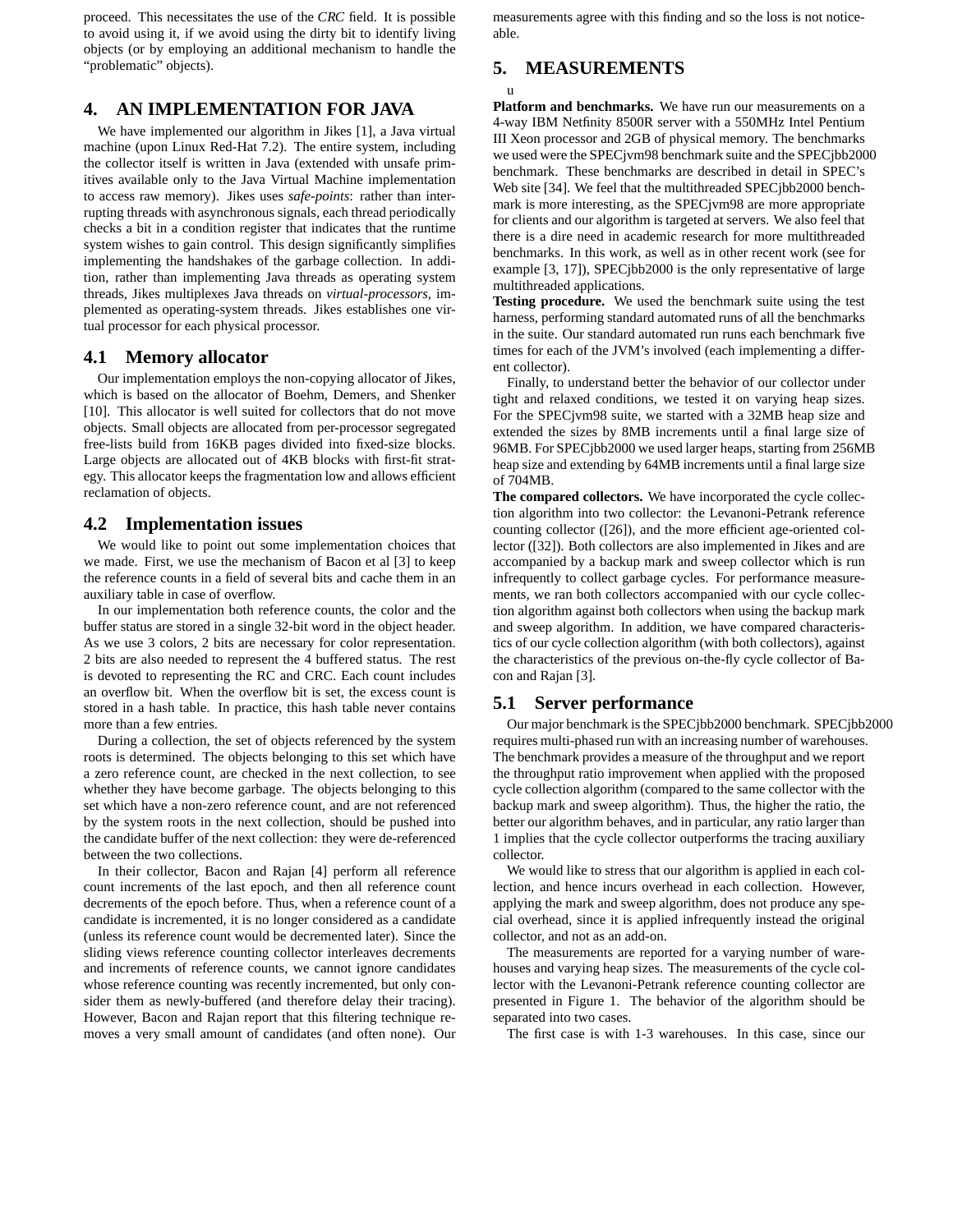

**Figure 1: SPECjbb2000 on a multiprocessor: throughput ratio for the Levanoni-Petrank collector**



**Figure 2: SPECjbb2000 on a multiprocessor: throughput ratio for the age-oriented collector**

machine has four processors, both two on-the-fly compared collectors run on a spare processor. In this setting, if the collectors could handle all their work while mutators are running (except for handshakes), the collectors achieve the same throughput (as they share similar allocator and write-barrier). This is indeed what we get with 1-2 warehouses. However, with 3 warehouses the backup mark and sweep collector performs better (by usually between 5%- 10%). The reason is that our collector does not make it in releasing space fast enough for allocations. Thus, the program sometimes is delayed waiting for the collector to finish. As expected, the overhead of our algorithm is more noticeable on tight heaps, where collections are run more frequently.

The second case refers to 4-8 warehouses, where collectors do not run on a spare processor but rather share a processor with the program threads. (Nevertheless, we gave the collector the highest priority, so that when a collection is triggered the collector always gets a dedicated processor.) Thus, when the number of warehouses is four and up, the efficiency of the collector becomes more important: a collector should not only be able to handle all its work while mutators are running, but also as the collector becomes more efficient, a collection would consume less time, thus letting mutators use a larger fraction of the fourth processor (and therefore increasing the throughput). As with 3 warehouses, the results show that with 4-8 warehouses, the backup mark and sweep collector also performs better (by usually between 6%-10%). As before, on tighter heaps, where the collector efficiency is more significant, the overhead of the cycle collector is larger.

The same measurements have also been run on the age-oriented collector. This is a more efficient collector that runs mark-andsweep on new objects and reference-counting on old objects ([32]).

The results are presented in Figure 2. When using our cycle collector with the age-oriented collector, a large fraction of the cycle collector's work is eliminated, as newly allocated objects are not considered cycle candidates. Our measurements show that we achieve similar performance to the one achieved when using the backup mark and sweep algorithm. Hence, not only the age-oriented collector accompanied by our cycle collector is able to handle all its work while mutators are running, but also its collection time is hardly affected by the added cycle collection activity.

When running the SPECjvm98 benchmarks on a multiprocessor, we allow a designated processor to run the collector thread. Here again the collector runs concurrently with the program thread(s) and good concurrency is the main factor in the comparison. Results show that both the reference counting collector and the ageoriented collector with the cycle collection algorithm usually perform similarly to the reference counting (or age-oriented) collector applied with the backup mark and sweep (Figure 3). The only clear noticeable difference, is in the case of reference counting collector using the backup mark and sweep, with the 227 mtrt benchmark. The reason for this difference is that for this benchmark there exists an initial phase in which many objects are created and kept alive till the end of the run. These newly created objects require a large amount of work of the cycle collector. After this initial phase, the cycle collector does not incur a large overhead. However, in this single long collection, the mutator needs to halt waiting for free space. The performance difference is noticeable only with the reference counting collector, and not with the age-oriented collector. There, the cycle collector is not run on this pack of young objects that are all alive.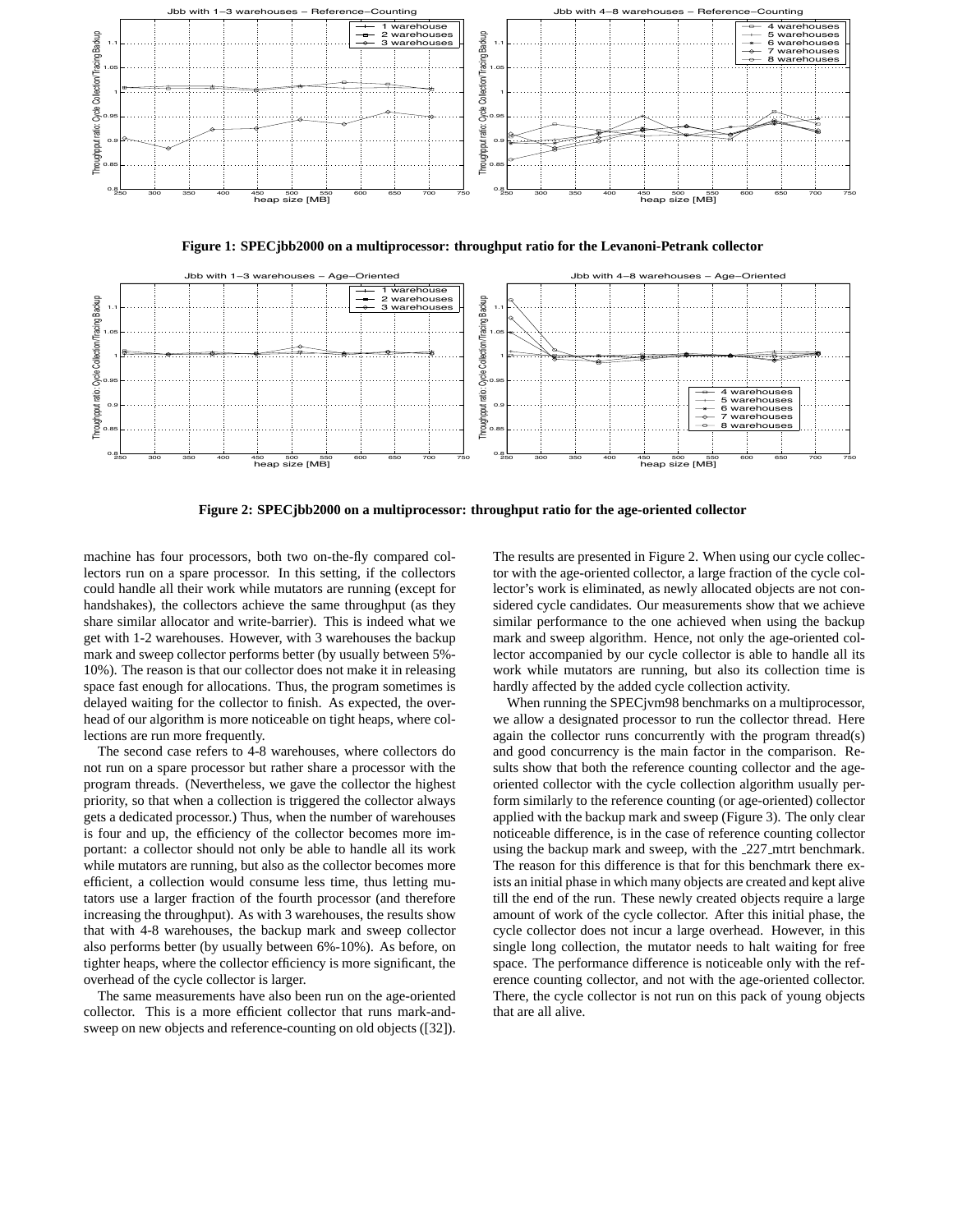

**Figure 3: SPECjvm98 on a multiprocessor: run-time ratio .**

|          | RC        |           |                   | AO        |  |
|----------|-----------|-----------|-------------------|-----------|--|
|          | cyclic    | Cyclic    | cyclic            | Cyclic    |  |
| Bench-   | objects   | bytes     | object            | bytes     |  |
| marks    | reclaimed | reclaimed | reclaimed         | reclaimed |  |
| compress | 108       | 84.08 MB  |                   |           |  |
| jess     | 24        | $0.15$ MB | $\theta$          |           |  |
| db       | 16        | $0.09$ MB | 0                 |           |  |
| javac    | 1 M       | 67.64 MB  | 0.57 <sub>M</sub> | 37.02 MB  |  |
| mtrt     | 66052     | 5.78 MB   | 66042             | 5.66 MB   |  |
| jack     | 8976      | 1.72 MB   | 3360              | $0.62$ MB |  |
| ibb      | 146       | $0.88$ MB |                   |           |  |

**Table 1: Cyclic garbage collected for each benchmark by our cycle collector, when incorporated with the reference counting and the age-oriented collectors.**

### **5.2 Client performance**

Although our cycle collection algorithm is targeted at servers running on SMP platforms, as a sanity check, we have also measured its performance against the same collector with the backup mark and sweep algorithm on a uniprocessor. The behavior of the collector on a uniprocessor may demonstrate its efficiency. We measured the cycle collection algorithm on a uniprocessor with the SPECjvm98 benchmark suite. Results appear in Figure 4. When using reference counting collector, the incorporation of the cycle collector is usually within 10% of the incorporation of a backup tracing collector. When using the age-oriented collector, the cycle collector performs similarly to the backup mark and sweep collector. The only bad exception is encountered with the 213 javac benchmark, which produces hundreds of thousands of objects in garbage cycles. Dealing with these objects is time consuming.

# **5.3 Collector characteristics**

# *5.3.1 Amount of cyclic garbage*

We have measured for each benchmark, the number of garbage cycle objects that were reclaimed and the space they consume. These measurements are reported in Table 1. The amount of cyclic garbage handled by our cycle collection algorithm varies according to the collector it is incorporated into (reference counting or ageoriented), and hence measurements are separated into the 2 cases. As the age-oriented collector reclaims garbage cycles of the young generation without using the cycle collector, the cycle collector reclaims sometimes a smaller set of garbage cycles when run with the age-oriented collector.

213 javac and 201 compress are the only benchmarks containing garbage cycles that constitute a substantial amount of space. In 201 compress, there are some dozens of garbage cycles comprising of huge objects, and it hence requires only a small amount of tracing. 213 javac however, contains thousands of garbage cycles (some of them containing thousands of objects), thus requiring a large amount of tracing by our cycle collection algorithm.

## *5.3.2 Amount of tracing*

Several new strategies have been suggested in this paper to reduce the number of candidates and the number of objects traced in order the reduce the overhead introduced by the cycle collection algorithm. We have measured the effectiveness of those strategies, by measuring the reduction in the number of candidate objects and traced objects. We report the ratio of the candidates traced and objects traced when compared to those of [4]. Note that we only measure the number of objects traced. In the original algorithm of [4], objects are processed again to verify safety. That processing is not included in the measurements of traced objects. Our new algorithm does not run this extra processing, and so, the saving of the new algorithm is even better than what we report in these measures: only the improved filtering is measured and not the overall improved algorithm.

In these graphs, the lower the ratio, the better our algorithm behaves, and any ratio smaller than 1 implies that it traced less candidates and objects. As before, we have measured our algorithm with both the reference counting collector (denote *RC*) and the ageoriented collector (denote *AO*). Each collector characteristics was measured with 2 and 3 candidates buffers. In the first case, the implication is that candidates gathered until the current collection will be considered only at the next collection, i.e., there is a delay of one collection before handling the collected candidates. In the latter case, there is a delay of two collections. We thus denote these two cases by *delay1* and *delay2*. Hence, we have measured our algorithm in four configurations depending on the delay and the underlying collector.

The results are introduced in Figure 5. One may see that all 4 configurations trace less candidates compared to the previous cycle collector (of [4]) with all benchmarks. Also, when checking how many objects were traced, the new cycle collector traces substantially less objects except for one case: the 227 mtrt benchmark with the reference counting configurations. The superiority of the age-oriented configurations over the reference counting configurations is also very clear, and demonstrates the work saved by not having to collect cycles from the young object and not having to consider young objects as candidates.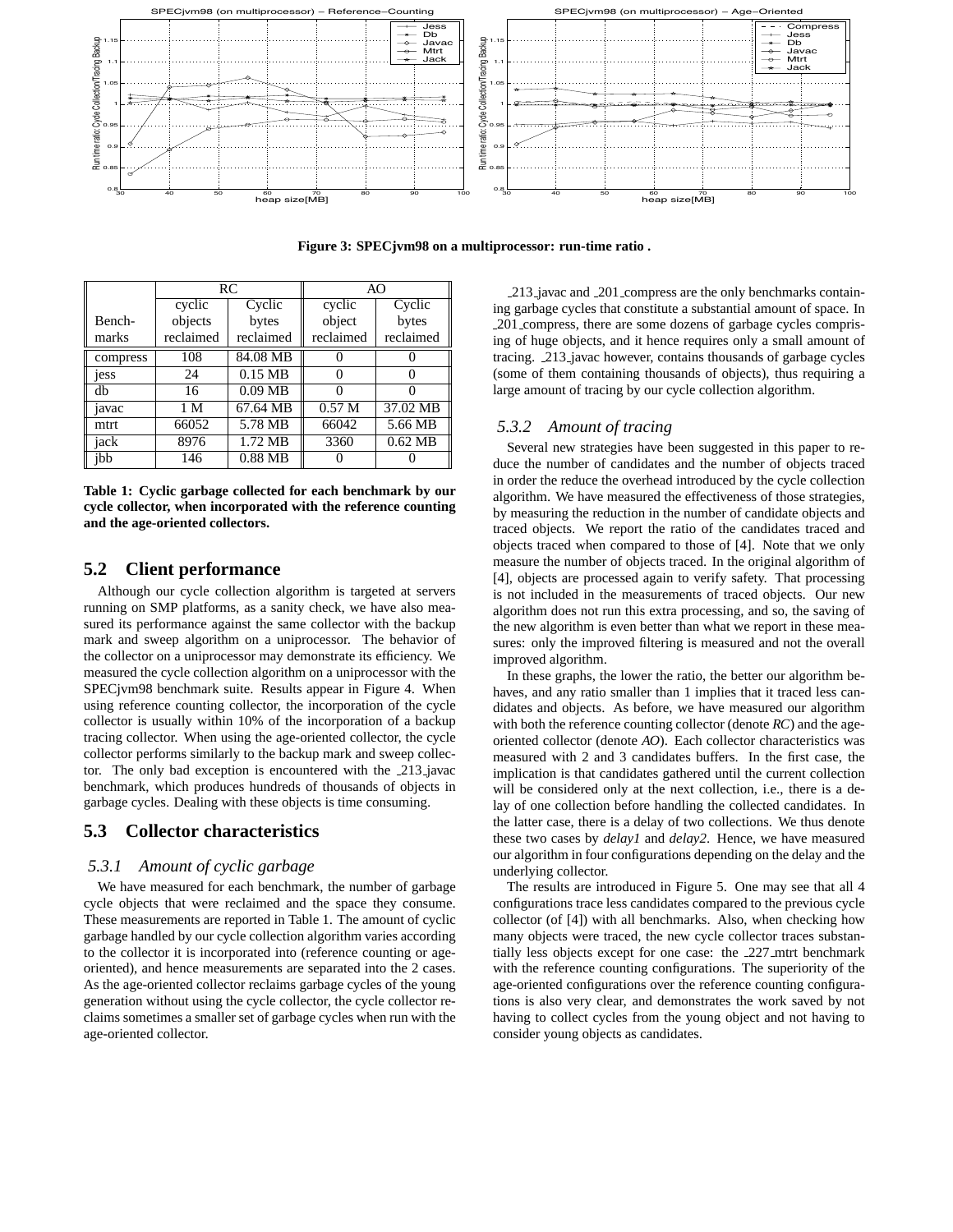





**Figure 5: saving in tracing work and number of candidates.**

When using three buffers the algorithm traces less then when using two buffers, which means that by delaying the handling of a candidate, its traversal may sometimes be spared. However, when measuring benchmarks' throughput in these two cases, there was mostly no clear throughput superiority. This is due to the fact that the handling of candidates buffer (filtering candidates each collection) also consumes time. Hence, one should tune the number of candidates buffers used according to its collector and its collection triggering policy. For our collectors, using two candidates buffers was usually enough, but for collectors that use frequent collections, we believe that using more buffers would improve efficiency.

## *5.3.3 Candidates filtering*

We have examined the exact effectiveness of each candidate filtering strategy we have added, by measuring the fraction of candidates it has filtered. To do that, we have measured these strategies with the base reference counting collector (of [26]) using two or three candidates buffers, i.e., with a delay of one or two collections. In Figure 6, the fraction of candidates which were filtered out is presented for delays of one and two cycles. In each such collection, we filter each candidate that was reclaimed or buffered again. The fraction of the rejected candidates due to a specific filter is presented in by the partition of each bar.

We stress that these filtering techniques are executed on the candidates that have survived the filtering techniques used by Bacon and Rajan (in [4]). These techniques include filtering candidates which were reclaimed during the collection in which they were buffered, ignoring acyclic objects, and preventing duplicate candidates in the same candidate buffer. Those techniques were reported to be highly effective (see [3]). The fraction we present is the *addi-*



**Figure 6: Candidates filtering: percentage of candidates filtering partitioned to objects that were reclaimed during the delay and objects that were re-buffered during the delay (and thus were filtered). For each benchmark, the left bar represents a delay of one collection cycle. The right bar represents a delay of two collection cycles.**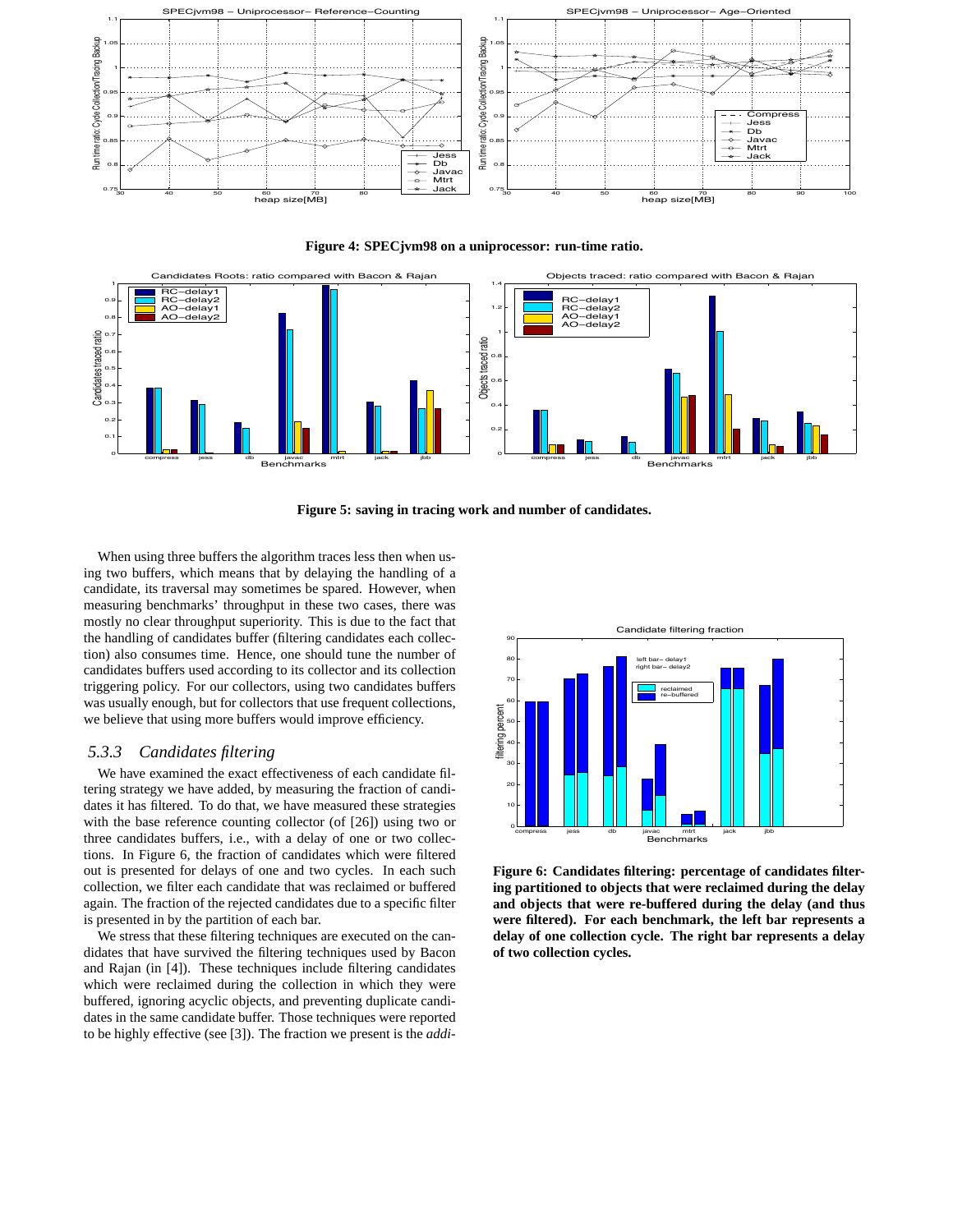*tional* benefit obtained by the new filtering methods.

The results show that these new techniques usually filter between 40%-80% of the surviving candidates. The only benchmark for which these techniques are not effective is the 227 mtrt benchmark, where only 7.26% of the candidates were eliminated. This explains why 227 mtrt is the only benchmark for which the number of candidates traced is similar to that of [4].

It can be seen that candidates are effectively eliminated both because they are reclaimed and because they are newly buffered. In terms of delaying the check, the first cycle delay is far more effective than the delay of the second cycle. Nevertheless, for some benchmarks (such as 213 javac and the SPECjbb2000 benchmarks) the filtering benefit obtained at the second cycle delay is non-negligible.

# **6. RELATED WORK**

The traditional method of reference counting applicable in the realm of uniprocessing was first developed for Lisp by Collins [12]. In its simplest form, it allowed immediate reclamation of garbage in a localized manner, yet with a notable overhead for maintaining the space and semantics of the counters. Weizenbaum [37] showed how the delay introduced by recursive deletion (which is the only non-constant delay caused by classic reference counting) can be ameliorated by distributing deletion over object creation operations. Deutsch and Bobrow [13] eliminated most of the computational overhead required to adjust reference counters in their method of deferred reference counting. According to the method, local references are not counted thus the need to track fetches, local pointer duplication and cancellation are deemed unnecessary. Only stores into the heap need be tracked. However, the immediacy of reference counting is lost in a certain extent, since garbage may be reclaimed only after the mutator state is scanned. Bacon et al [3] and Levanoni and Petrank [26] have extended the reference counting algorithm to running concurrently with the program threads. Both achieve extremely low pauses times (or around 2ms).

The inability of reference-counting to reclaim cyclic garbage structures was first noticed by McBeth [29]. Christopher [11] developed an algorithm, whose primary method is reference counting, yet a tracing collector is called periodically to reclaim nodes in the heap that have a non-zero reference counts but are not externally reachable. The algorithm of Martinez et al. [28] reclaims cells, which were uniquely referenced when their count drops to zero, while when a pointer to a shared object is deleted, a local depth-first search is applied on it. This search subtracts reference counts due to internal pointers. If a collection of objects with zero reference counts is found, then a garbage cycle has been found, and is collected. Lins [27] extended this algorithm by postponing the above traversals while saving the values of the deleted pointer in a buffer (each such value is a candidate to be a root of a garbage cycle) and traversing the buffer at a suitable point. Delaying the traversal decreases the number of actual candidates traversals since most buffer's values are irrelevant by the time the buffer is traversed (because their reference counts either drop to zero or is incremented). Bacon et al [4] extended Lins algorithm to a concurrent cycle collection algorithm. They also improved Lins' algorithm by performing the tracing of all candidates simultaneously, reducing the number of traced objects.

# **7. CONCLUSIONS**

We presented a new cycle collector for reference counting which is on-the-fly and is based on combining techniques from the sliding views collectors of [26, 2] and the on-the-fly cycle collector of [3, 4]. We gain efficiency and simplicity by running the simpler synchronous cycle collector of Bacon and Rajan [4] on sliding views of the heap. This eliminates work previously required to ensure correctness when running concurrently with the program. In addition, we add more filtering techniques that manage to filter out a large fraction of the cycle candidates. The resulting collector is an efficient cycle collector which retains the very short pauses of the on-the-fly reference counting collectors in [3, 26]. Finally, the new collector is guaranteed to reclaim all garbage cycles, whereas the previous on-the-fly collector has an (extremely rare) sequence of events that prevents it from collecting an unreachable cyclic structure forever.

We provide the first direct comparison of running a cycle collector against running a backup tracing collector. With current benchmarks, the backup tracing collector seems to have a small advantage. We expect reference counting to win with future large heaps, and as such, an accompanying cycle collector will be required. This work provides such a companion cycle collector. When incorporating the new cycle collector into the age-oriented collector to save the work on collecting young generation cycles, the cycle collector performs equally to the backup tracing collector.

# **8. ACKNOWLEDGEMENTS**

Ram Natahniel initiated our discussion on this problem by suggesting to use algorithms for strongly connected components to efficiently locate garbage cycles. Our attempts to follow this direction failed, but this paper has evolved. We thanks Ram for many interesting discussions.

# **9. REFERENCES**

- [1] Bowen Alpern, C. R. Attanasio, Anthony Cocchi, Derek Lieber, Stephen Smith, Ton Ngo, John J. Barton, Susan Flynn Hummel, Janice C. Sheperd, and Mark Mergen. Implementing Jalapeño in Java. In OOPSLA'99 ACM *Conference on Object-Oriented Systems, Languages and Applications*, volume 34(10) of *ACM SIGPLAN Notices*, pages 314–324, Denver, CO, October 1999. ACM Press.
- [2] Hezi Azatchi, Yossi Levanoni, Harel Paz, and Erez Petrank. An on-the-fly mark and sweep garbage collector based on sliding view. In OOPSLA [31].
- [3] David F. Bacon, Clement R. Attanasio, Han B. Lee, V. T. Rajan, and Stephen Smith. Java without the coffee breaks: A nonintrusive multiprocessor garbage collector. In *Proceedings of SIGPLAN 2001 Conference on Programming Languages Design and Implementation*, ACM SIGPLAN Notices, Snowbird, Utah, June 2001. ACM Press.
- [4] David F. Bacon and V.T. Rajan. Concurrent cycle collection in reference counted systems. In Jørgen Lindskov Knudsen, editor, *Proceedings of 15th European Conference on Object-Oriented Programming, ECOOP 2001*, volume 2072 of *Springer-Verlag*, Budapest, June 2001. Springer-Verlag.
- [5] Henry G. Baker. List processing in real-time on a serial computer. *Communications of the ACM*, 21(4):280–94, 1978. Also AI Laboratory Working Paper 139, 1977.
- [6] Mordechai Ben-Ari. On-the-fly garbage collection: New algorithms inspired by program proofs. In M. Nielsen and E. M. Schmidt, editors, *Automata, languages and programming. Ninth colloquium*, pages 14–22, Aarhus, Denmark, July 12–16 1982. Springer-Verlag.
- [7] Mordechai Ben-Ari. Algorithms for on-the-fly garbage collection. *ACM Transactions on Programming Languages and Systems*, 6(3):333–344, July 1984.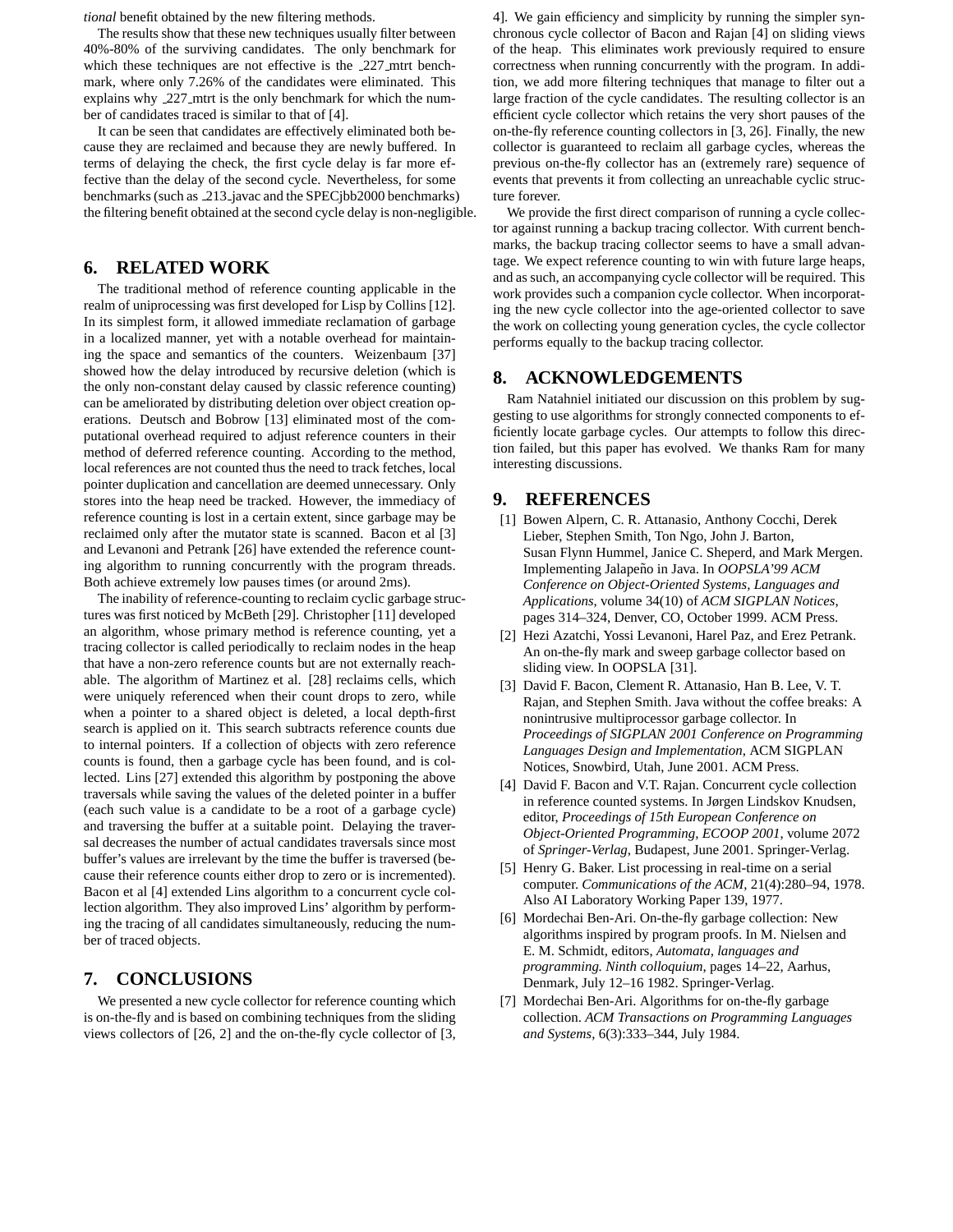- [8] Stephen M. Blackburn and Kathryn S. McKinley. Ulterior referene counting: Fast garbage collection without a long wait. In OOPSLA [31].
- [9] Daniel G. Bobrow. Managing re-entrant structures using reference counts. *ACM Transactions on Programming Languages and Systems*, 2(3):269–273, July 1980.
- [10] Hans-Juergen Boehm, Alan J. Demers, and Scott Shenker. Mostly parallel garbage collection. *ACM SIGPLAN Notices*, 26(6):157–164, 1991.
- [11] T. W. Christopher. Reference count garbage collection. *Software Practice and Experience*, 14(6):503–507, June 1984.
- [12] George E. Collins. A method for overlapping and erasure of lists. *Communications of the ACM*, 3(12):655–657, December 1960.
- [13] L. Peter Deutsch and Daniel G. Bobrow. An efficient incremental automatic garbage collector. *Communications of the ACM*, 19(9):522–526, September 1976.
- [14] Edsgar W. Dijkstra, Leslie Lamport, A. J. Martin, C. S. Scholten, and E. F. M. Steffens. On-the-fly garbage collection: An exercise in cooperation. *Communications of the ACM*, 21(11):965–975, November 1978.
- [15] Damien Doligez and Georges Gonthier. Portable, unobtrusive garbage collection for multiprocessor systems. In *Conference Record of the Twenty-first Annual ACM Symposium on Principles of Programming Languages*, ACM SIGPLAN Notices. ACM Press, January 1994.
- [16] Damien Doligez and Xavier Leroy. A concurrent generational garbage collector for a multi-threaded implementation of ML. In *Conference Record of the Twentieth Annual ACM Symposium on Principles of Programming Languages*, ACM SIGPLAN Notices, pages 113–123. ACM Press, January 1993.
- [17] Tamar Domani, Elliot Kolodner, and Erez Petrank. A generational on-the-fly garbage collector for Java. In *Proceedings of SIGPLAN 2000 Conference on Programming Languages Design and Implementation*, ACM SIGPLAN Notices, Vancouver, June 2000. ACM Press.
- [18] Tamar Domani, Elliot K. Kolodner, Ethan Lewis, Elliot E. Salant, Katherine Barabash, Itai Lahan, Erez Petrank, Igor Yanover, and Yossi Levanoni. Implementing an on-the-fly garbage collector for Java. In Hosking [21].
- [19] John R. Ellis, Kai Li, and Andrew W. Appel. Real-time concurrent collection on stock multiprocessors. Technical Report DEC–SRC–TR–25, DEC Systems Research Center, Palo Alto, CA, February 1988.
- [20] David Gries. An exercise in proving parallel programs correct. *Communications of the ACM*, 20(12):921–930, December 1977.
- [21] Tony Hosking, editor. *ISMM 2000 Proceedings of the Second International Symposium on Memory Management*, volume 36(1) of *ACM SIGPLAN Notices*, Minneapolis, MN, October 2000. ACM Press.
- [22] Richard E. Jones and Rafael D. Lins. *Garbage Collection: Algorithms for Automatic Dynamic Memory Management*. Wiley, July 1996.
- [23] H. T. Kung and S. W. Song. An efficient parallel garbage collection system and its correctness proof. In *IEEE Symposium on Foundations of Computer Science*, pages 120–131. IEEE Press, 1977.
- [24] Leslie Lamport. Garbage collection with multiple processes:

an exercise in parallelism. In *Proceedings of the 1976 International Conference on Parallel Processing*, pages 50–54, 1976.

- [25] Yossi Levanoni and Erez Petrank. A scalable reference counting garbage collector. Technical Report CS–0967, Technion — Israel Institute of Technology, Haifa, Israel, November 1999.
- [26] Yossi Levanoni and Erez Petrank. An on-the-fly reference counting garbage collector for Java. In *OOPSLA'01 ACM Conference on Object-Oriented Systems, Languages and Applications*, volume 36(10) of *ACM SIGPLAN Notices*, Tampa, FL, October 2001. ACM Press.
- [27] Rafael D. Lins. Cyclic reference counting with lazy mark-scan. *Information Processing Letters*, 44(4):215–220, 1992. Also Computing Laboratory Technical Report 75, University of Kent, July 1990.
- [28] A. D. Martinez, R. Wachenchauzer, and Rafael D. Lins. Cyclic reference counting with local mark-scan. *Information Processing Letters*, 34:31–35, 1990.
- [29] J. Harold McBeth. On the reference counter method. *Communications of the ACM*, 6(9):575, September 1963.
- [30] David A. Moon. Garbage collection in a large LISP system. In Guy L. Steele, editor, *Conference Record of the 1984 ACM Symposium on Lisp and Functional Programming*, pages 235–245, Austin, TX, August 1984. ACM Press.
- [31] *OOPSLA'03 ACM Conference on Object-Oriented Systems, Languages and Applications*, ACM SIGPLAN Notices, Anaheim, CA, November 2003. ACM Press.
- [32] Harel Paz and Erez Petrank. Age-oriented garbage collection. Technical Report CS-2003-08, Technion, Israel Institute of Technology, October 2003. http://www.cs.technion.ac.il/users/wwwb/cgi-bin/trinfo.cgi?2003/CS/CS-2003-08.
- [33] Tony Printezis and David Detlefs. A generational mostly-concurrent garbage collector. In Hosking [21].
- [34] SPEC Benchmarks. Standard Performance Evaluation Corporation. http://www.spec.org/, 1998,2000.
- [35] Guy L. Steele. Multiprocessing compactifying garbage collection. *Communications of the ACM*, 18(9):495–508, September 1975.
- [36] Guy L. Steele. Corrigendum: Multiprocessing compactifying garbage collection. *Communications of the ACM*, 19(6):354, June 1976.
- [37] J. Weizenbaum. Symmetric list processor. *Communications of the ACM*, 6(9):524–544, September 1963.

# **APPENDIX**

# **A. THE GARBAGE COLLECTOR DETAILS**

In this section, pseudo-code and explanations regarding the new cycle collection algorithm are provided.

# **A.1 The log-pointer**

The original reference counting algorithm requires maintaining a dirty bit signifying whether an object has been modified since the most recent collection started. During the first modification of an object in a cycle, its pointers are recorded in the *updates* buffer and its dirty bit is set. We follow [26, 2] by choosing to dedicate a full word to keep the dirty bit. Indeed, this consumes space, but it allows keeping information about the dirty object. In particular, this word is used to keep a pointer into the thread's local buffer where this object's pointers have been logged. A zero value (a null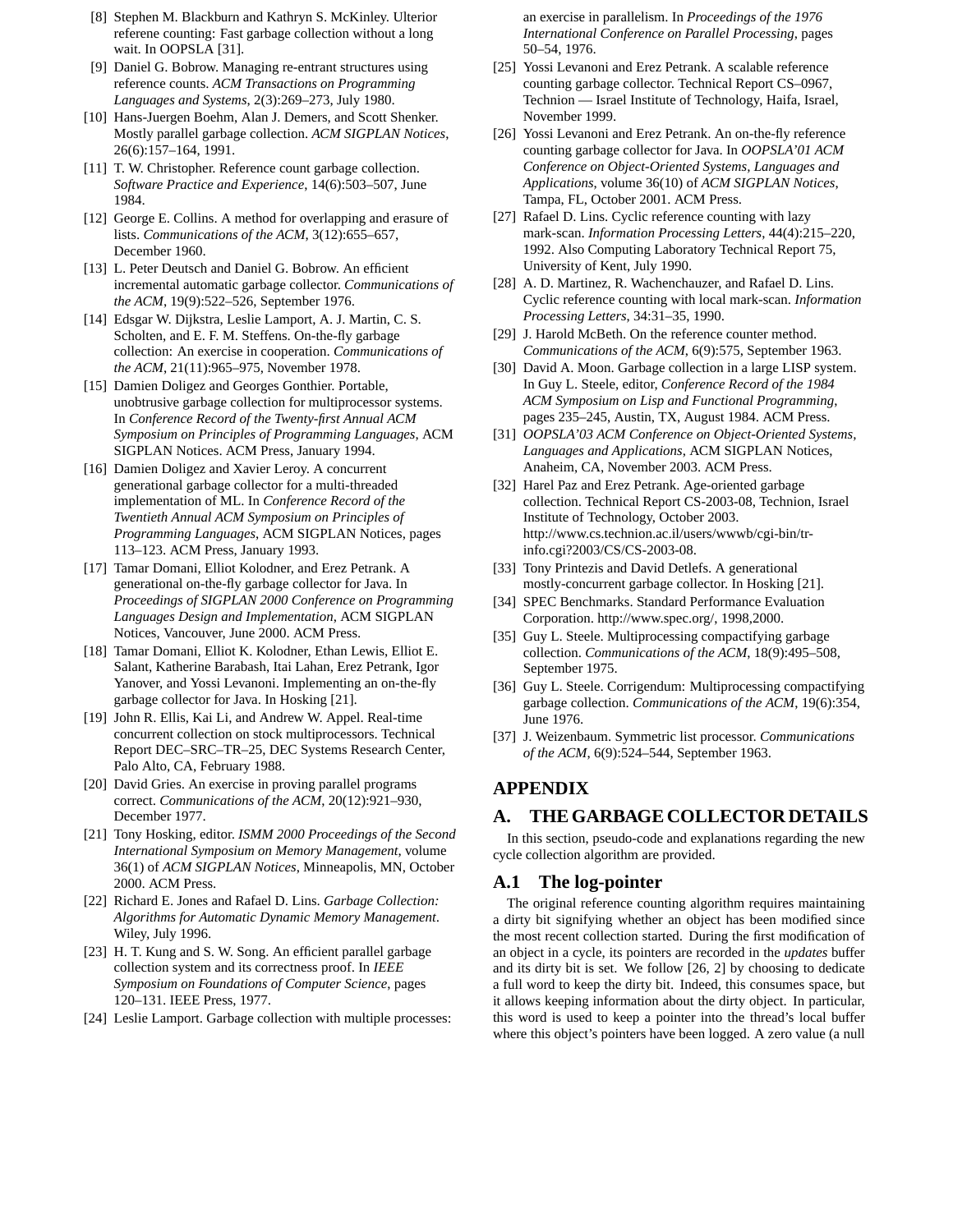| Procedure Update $(o: object, offset: int, new: object)$ |                                               |  |
|----------------------------------------------------------|-----------------------------------------------|--|
| begin                                                    |                                               |  |
| 1.                                                       | if o.LogPointer=NULL then // object not dirty |  |
| 2.                                                       | $TempPos := CurrPos$                          |  |
| 3.                                                       | for each field ptr of $o$ which is not NULL   |  |
| $\frac{4}{5}$                                            | $Buffer[++TempPos] := ptr$                    |  |
|                                                          | $\frac{1}{10}$ is it still not dirty?         |  |
| 6.                                                       | if o.LogPointer=NULL then                     |  |
| 7.                                                       | $\mathcal{U}$ add pointer to object           |  |
| 8.                                                       | $Buffer[++TempPos] := address of o$           |  |
| 9.                                                       | //committing values in buffer                 |  |
| 10.                                                      | $CurrPos := TempPos$                          |  |
| 11.                                                      | $\frac{1}{2}$ set dirty                       |  |
| 12.                                                      | $o. LogPointer = address of Buffer[CurrPos]$  |  |
| 13.                                                      | write( $o$ , <i>offset</i> , <i>new</i> )     |  |
| 14.                                                      | if <i>Snoop</i> and <i>new</i> != NULL then   |  |
| 15.                                                      | Snooped := Snooped $\cup$ { new }             |  |
| end                                                      |                                               |  |

**Figure 7: Mutator code:** Update Operation

pointer) signifies that the object is not dirty (and not logged). We call this word the LogPointer. Justification to this choice is provided in the original sliding views papers and is not repeated here.

Tracing a sliding view makes good use of the LogPointer field. When an object is scanned, the LogPointer is checked. If it is null, then the current state of the object may be used. Otherwise, it provides a pointer to the log entry where the state of the object in the sliding view is recorded.

**Procedure Update** (Figure 7) is activated at pointer assignment and its main task is to record the object whose pointer is modified (i.e., log objects values at the sliding views). We stress that the write barrier (the Update protocol) is only used with heap pointer modification. Modifications of local pointers in the registers or stack are not monitored. Going through the pseudo-code, we see that each object's LogPointer is optimistically probed twice (lines 1 and 6) so that if the object is dirty (which is often the case), then the write barrier is extremely fast. If the object was not logged (i.e., the LogPointer of an object is NULL) then after the first probe, the objects values are recorded into the local  $U$  *pdates<sub>i</sub>* (lines 2-4). The second probe at line 6 ensures that the object has not yet been logged (by another thread). If *LogPointer* is still NULL (in the second probe), then the recorded values are committed as the buffer pointer is modified (line 10). In order to be able to distinguish later between objects and logged values, in line 8 we actually log the object's address with the least significant bit set on (while values are logged with least significant bit turned off). Then, the object's *LogPointer* field is set to point to these values (line 12). After logging has occurred, the actual pointer modification happens. Finally, from the time a collection begins until marking the roots of the mutators, the snoop flag is on. At that time, the new target of the pointer assignment is recorded in the local *Snooped<sub>i</sub>* buffer. This happens in lines 14-15. The variables *U pdatesi*, *CurrPos*, *Snoopi* and *Snoopedi* are local to the thread.

We do not elaborate on the properties of the write-barrier, on why it works in a multithreaded environment, etc. A thorough discussion of the write barrier appears in the original paper [26].

## **A.2 General issues**

#### *A.2.1 candidate objects status*

In order to process the candidates buffers, we keep a state with each object. An object is allocated in state *non-buffered*. When it is first buffered it is marked *newly-buffered*. During each collection,

|                                               | Procedure Add-Candidate(cand: object)                        |  |  |
|-----------------------------------------------|--------------------------------------------------------------|--|--|
| begin                                         |                                                              |  |  |
| $\begin{array}{c} 1. \\ 2. \\ 3. \end{array}$ | if cand status = Newly-Buffered $\vee$ is-Acyclic(cand) then |  |  |
|                                               | return                                                       |  |  |
|                                               | $cand$ .status := Newly-Buffered                             |  |  |
| $\vert$ 4.                                    | push cand to newCandidatesBuffer                             |  |  |
| end                                           |                                                              |  |  |
|                                               |                                                              |  |  |

## **Figure 8:** Add-Candidate

|       | Procedure Process-Cycles |  |  |
|-------|--------------------------|--|--|
| begin |                          |  |  |
| 1.    | Mark-Candidates          |  |  |
| 2.    | Scan-Black-Live-Stack    |  |  |
| 3.    | Scan-Candidates          |  |  |
| 4.    | Collect-White            |  |  |
| 5.    | Process-Buffers          |  |  |
| end   |                          |  |  |

**Figure 9:** Process-Cycles

all buffers are processed. Each *newly-buffered* object is removed from all older buffers. An object that is a member of the oldest buffer ( the buffer that is currently being checked for cycles) is marked *old-buffered*. All other buffered objects (in buffers that are not the youngest or oldest buffers) are marked *mid-buffered*. The candidates buffers are denoted, in a corresponding manner, *new-CandidatesBuffer*, *midCandidatesBuffer* and *oldCandidatesBuffer*. Of-course, there may be several buffers of type *midCandidates-Buffer*.

#### *A.2.2 Assumed procedures*

In the pseudo code we assume the existence of some simple methods. These include:

- is-Acyclic: checks whether an object is inherently acyclic.
- is-Buffered-Not-Old: checks whether an object is buffered but not in the oldest buffer.
- is-Released: checks whether an objects was released in the current collection. As this method is called by the collector, the *current collection* is well defined.

## **A.3 Interface with the reference counting collector**

**Procedure Add-Candidate** (Figure 8) is called by the reference counting collector in order to insert an object into the *newCandidatesBuffer*. If this object is already buffered in the *newCandidatesBuffer*, or if it is acyclic, the object is ignored. Else, it is buffered in *newCandidatesBuffer* after its state is modified into newly-buffered.

An interface in the opposite direction is the ability of the cycle collector to call the RC-Free procedure, which performs the recursive deletion of an object. It is invoked by Procedure Collect described below.

# **A.4 Cycle algorithm code**

The cycle algorithm's code for cycle *k* is presented in **Procedure Process-Cycles** (Figure 9). This procedure is applied in every cycle collection after the reference counting collector is done collecting the non-cyclic garbage. It consists of the following phases:

• **Mark stage:** traces the graph of relevant candidates, subtracting counts (*CRC*) due to internal references and marking nodes as possible garbage (by coloring them gray).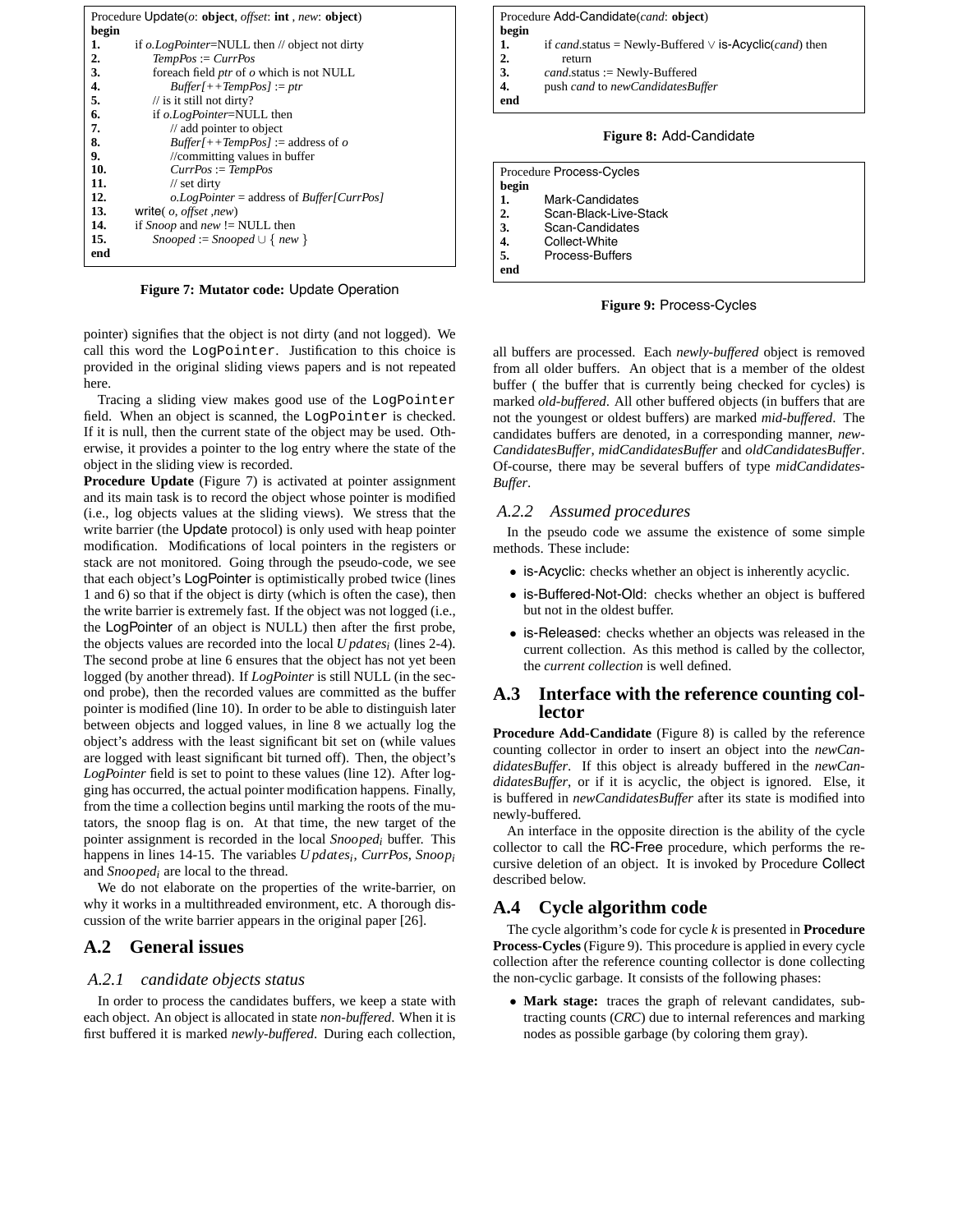| <b>Procedure Mark-Candidates</b> |                                                                               |  |  |
|----------------------------------|-------------------------------------------------------------------------------|--|--|
| begin                            |                                                                               |  |  |
| 1.                               | for each <i>cand</i> in <i>oldCandidatesBuffer</i> do                         |  |  |
| $\overline{2}$                   | if is-Released( <i>cand</i> ) $\vee$ <i>cand.status</i> = Newly-Buffered then |  |  |
| 3.                               | remove cand from oldCandidatesBuffer                                          |  |  |
| 4.                               | else if $cand$ color = black then                                             |  |  |
| $\overline{5}$ .                 | // was not reached during previous candidates' traversals                     |  |  |
| 6.                               | Mark(cand, true)                                                              |  |  |
| 7.                               | else                                                                          |  |  |
| 8.                               | // Gray objects, i.e., descendants of other candidates.                       |  |  |
| 9.                               | $cand$ status := Non-Buffered                                                 |  |  |
| 10.                              | remove cand from oldCandidatesBuffer                                          |  |  |
| end                              |                                                                               |  |  |

**Figure 10:** Mark-Candidates

| Procedure Mark (obj: object, isCand: Boolean) |                                                                                  |  |  |
|-----------------------------------------------|----------------------------------------------------------------------------------|--|--|
| begin                                         |                                                                                  |  |  |
| 1.                                            | if <i>obj</i> .color != gray then                                                |  |  |
| $\overline{2}$ .                              | // first time reached in this mark stage                                         |  |  |
| 3.                                            | <i>obj</i> .color := gray                                                        |  |  |
| 4.                                            | $obj.CRC := RC$                                                                  |  |  |
| 5.                                            | if <i>lisCand</i> then $\text{/} \text{/}$ was reached during the recursive call |  |  |
| 6.                                            | $obj.CRC --$                                                                     |  |  |
| 7.                                            | // check whether object was witnessed living                                     |  |  |
| 8.                                            | if <i>obj</i> .LogPointer != NULL $\vee$ <i>ob</i> $i \in Roots$                 |  |  |
| 9.                                            | $\vee$ is-Buffered-Not-Old( $obj$ ) then                                         |  |  |
| 10.                                           | push <i>obj</i> to <i>LiveStack</i> // it was alive                              |  |  |
| 11.                                           | else                                                                             |  |  |
| 12.                                           | $replica := Read-Sliding-View(obj)$                                              |  |  |
| 13.                                           | for each $o$ in <i>replica</i> do                                                |  |  |
| 14.                                           | if !is-Acyclic( $\omega$ ) then                                                  |  |  |
| 15.                                           | Mark(o, false)                                                                   |  |  |
| 16.                                           | else // was reached before                                                       |  |  |
| 17.                                           | $obj.CRC --$                                                                     |  |  |
| end                                           |                                                                                  |  |  |
|                                               |                                                                                  |  |  |

**Figure 11:** Mark

- **Scan black stage:** colors black the objects that the mark stage have considered as alive. Its purpose is to save redundant traversals as described in 3.2.
- **Scan stage:** scans the sub-graph of relevant candidates, and re-colors black objects which are reachable from external pointers. All other nodes in the sub-graph are colored white.
- **Collect stage:** scans the white sub-graphs again and reclaims all garbage (white) objects.
- **Filter candidates from buffers:** iterates over the new and middle buffers, while filtering non-relevant candidates. In addition, it performs a cyclic swapping of buffer roles.

**Procedure Mark-Candidates and Procedure Mark** (Figures 10- 11) perform the mark stage. This stage is performed on the *old-CandidatesBuffer*'s objects which have survived all filters of the previous collections. The Mark-Candidates procedure first filters more candidates: those that were released during this collection <sup>1</sup> and those that were re-added to the candidates buffer in this collection (and thus are newly-buffered). Note, that it also pops out of the buffer (and clears buffer statuses of) gray objects: those objects are reachable from other candidates that have already been traced during this stage, and thus they could only belong to a garbage cycle rooted from an already traced candidate. The Mark procedure is applied on all the other candidate.

| Procedure Read-Sliding-View(cand: object) |                                                                  |  |
|-------------------------------------------|------------------------------------------------------------------|--|
| begin                                     |                                                                  |  |
| 1.                                        | // Check if object has been modified                             |  |
| 2.                                        | if $obj$ . LogPointer = NULL then                                |  |
| 3.                                        | $\frac{1}{\pi}$ read its descendants from heap.                  |  |
| 4.                                        | $replica := copy(obj)$                                           |  |
| 5.                                        | // Check again if copied replica is valid.                       |  |
| 6.                                        | if <i>obj</i> . LogPointer $!=$ NULL then                        |  |
| 7.                                        | // Object has been modified while being read.                    |  |
| 8.                                        | $\frac{1}{2}$ Get replica from buffers.                          |  |
| 9.                                        | $replica := getOldObject(obj.LogPointer)$                        |  |
| 10.                                       | else // Object has been modified. Use buffers to obtain replica. |  |
| 11.                                       | $replica := getOldObject(obj.LogPointer)$                        |  |
| 12.                                       | return <i>replica</i>                                            |  |
| end                                       |                                                                  |  |
|                                           |                                                                  |  |

**Figure 12:** Read-Sliding-View

| Procedure Scan-Black-Live-Stack |  |  |  |
|---------------------------------|--|--|--|
|                                 |  |  |  |
| while LiveStack is not empty    |  |  |  |
| $obj := pop(LiveStack)$         |  |  |  |
| Scan-Black $(obj)$              |  |  |  |
|                                 |  |  |  |
|                                 |  |  |  |

**Figure 13:** Scan-Black-Live-Stack

The Mark procedure performs a depth-first traversal over the candidates' sliding-view sub-graph. An object reached for the first time is colored gray, its *CRC* is initialized and if it is not considered as alive (was not modified, is not local nor is buffered in a younger candidate buffer), its sliding-vies descendants (which are not acyclic) are traced using the Read-Sliding-View procedure. A parameter to the function is a flag telling the function whether the current object is scanned due to a reference found in the heap (and therefore an inner reference is found and the *CRC* should be decremented) or it is scanned because it is a candidate in the buffer (and therefore its *CRC* value should not be decremented). If the object has been reached before, its *CRC* is not initialized, but is decremented. Objects that are alive are pushed into the *LiveStack*, and their descendants are later colored black (these objects are not traced at this stage).

**Procedure Read-Sliding-View** (Figure 12) serves for getting the sliding-view values of a given object. If the object was not modified since the sliding-view was taken, its current values are also its sliding-views values. Otherwise, its pointer slots at the recent sliding view can be found by looking at the log entry which is pointed by the *LogPointer*. Note, that an object may be modified by mutators while the replica is taken (lines 5-9).

**Procedure Scan-Black-Live-Stack** (Figure 13) colors black the non-black objects in *LiveStack* and their non-black sliding-view descendants. The objects in *LiveStack*, where all pushed during the mark stage.

|       | Procedure Scan-Black(cand: object)  |  |  |
|-------|-------------------------------------|--|--|
| begin |                                     |  |  |
| 1.    | if <i>obj</i> .color != black then  |  |  |
| 2.    | $obj.color = black$                 |  |  |
| 3.    | $replica := Read-Sliding-View(obj)$ |  |  |
| 4.    | for each $o$ in replica do          |  |  |
| 5.    | Scan-Black $(o)$                    |  |  |
| end   |                                     |  |  |
|       |                                     |  |  |

**Figure 14:** Scan-Black

<sup>&</sup>lt;sup>1</sup>The deletion of the last pointer to a shared cell will recycle it immediately, regardless of whether there is a reference to it in a candidate buffer.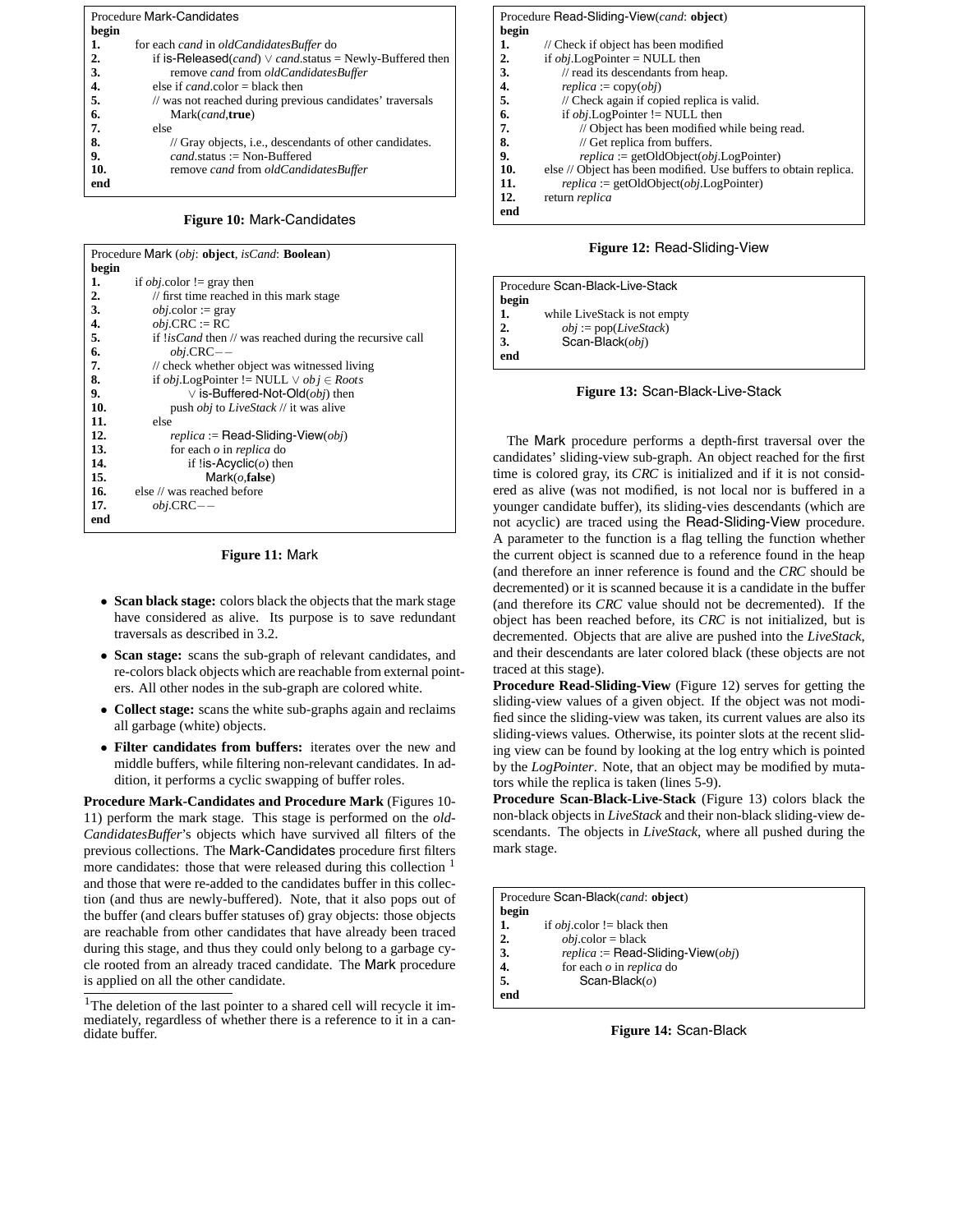| Procedure Scan-Candidates |                                         |  |
|---------------------------|-----------------------------------------|--|
| begin                     |                                         |  |
| 1.                        | for each cand in oldCandidatesBuffer do |  |
| $\overline{2}$ .          | Scan(cand)                              |  |
| end                       |                                         |  |

#### **Figure 15:** Scan-Candidates

| Procedure Scan (obj: object) |                                                              |  |  |
|------------------------------|--------------------------------------------------------------|--|--|
| begin                        |                                                              |  |  |
| 1.                           | if <i>obj</i> .color = gray then                             |  |  |
| 2.                           | if <i>obj</i> .CRC = 0 then                                  |  |  |
| 3.                           | // currently no evidence of $obj$ being externally reachable |  |  |
| $\frac{4}{5}$                | $obj{\rm .color} :=$ white                                   |  |  |
|                              | $replica := Read-Sliding-View(obj)$                          |  |  |
| 6.                           | for each $o$ in <i>replica</i> do                            |  |  |
| 7.                           | Scan(o)                                                      |  |  |
| 8.                           | else                                                         |  |  |
| 9.                           | // mark its relevant sub-graph as alive                      |  |  |
| 10.                          | Scan-Black(obi)                                              |  |  |
| end                          |                                                              |  |  |

#### **Figure 16:** Scan

**Procedure Scan-Black** (Figure 14) is the actual procedure that colors the sliding-view's sub-graph of an object as black.

**Procedure Scan-Candidates and Procedure Scan** (Figures 15- 16) perform the scan stage. Each gray candidate in the oldCandidatesBuffer with a non-zero CRC is considered live (and so do all its sliding-view descendants), and thus the object and its descendants are colored black. Else, it is colored white, and the scan procedure is invoked on its children. Note, that although we use the Scan-Black-Live-Stack procedure as the second stage of the algorithm, still an object may be colored white and then re-colored black.

**Procedure Collect-White and Procedure Collect** (Figure 17- 18) perform the collect stage. Each white candidate is a root of a garbage cycle, and thus these cycle's objects (this candidate and all white objects reachable from it) are colored black and reclaimed. Since we are dealing with a garbage cycle, whose objects are reclaimed one by one, one object may still reference another object in the cycle that was just released. Thus, when iterating over the object's descendants, one should check if the descendant is already released (line 5 in the Collect procedure). For a similar reason, we also mark any cycle object as released (line 2 in the Collect procedure), before iterating over its descendant and actually freeing it.

While reclaiming a garbage cycle, the reference counts of objects referenced by this cycle are decremented. At first it seems that the reference count of such an object could not reach zero, since if it does, then its CRC should have reached zero (during the cycle

|               | Procedure Collect-White                               |  |  |  |
|---------------|-------------------------------------------------------|--|--|--|
| begin         |                                                       |  |  |  |
| 1.            | for each <i>cand</i> in <i>oldCandidatesBuffer</i> do |  |  |  |
| 2.            | remove cand from newCandidatesBuffer                  |  |  |  |
| 3.            | if !is-Released(cand) then                            |  |  |  |
| $\frac{4}{5}$ | // was not released during previous cycles releases   |  |  |  |
|               | $cand$ status := Non-Buffered                         |  |  |  |
| 6.            | if cand.color = white then $\pi$ garbage cycle root   |  |  |  |
| 7.            | Collect(cand)                                         |  |  |  |
| end           |                                                       |  |  |  |



|       | Procedure Collect ( <i>obi</i> : <b>object</b> )                          |
|-------|---------------------------------------------------------------------------|
| begin |                                                                           |
| 1.    | // the is-Released procedure should identify it as released               |
| 2.    | mark <i>obj</i> as released                                               |
| 3.    | $\ell$ no need to check LogPointer: <i>obj</i> is a cyclic garbage object |
| 4.    | for each child <i>child</i> of <i>obj</i> do                              |
| 5.    | if !is-Released( <i>child</i> ) then                                      |
| 6.    | if <i>child</i> color = white then                                        |
| 7.    | Collect(child)                                                            |
| 8.    | else                                                                      |
| 9.    | $child$ <sub>--</sub>                                                     |
| 10.   | if <i>child</i> $RC = 0$ then                                             |
| 11.   | $\frac{1}{2}$ This child is not part of the garbage cycle.                |
| 12.   | // The reference counting collector should free it.                       |
| 13.   | RC-Free( <i>child</i> ) //recursive deletion                              |
| 14.   | $obj.color = black$                                                       |
| 15.   | return <i>obj</i> to the general purpose allocator.                       |
| end   |                                                                           |

**Figure 18:** Collect

| <b>Procedure Process-Buffers</b> |                                                                                |  |  |
|----------------------------------|--------------------------------------------------------------------------------|--|--|
| begin                            |                                                                                |  |  |
| 1.                               | // filter candidates and change statuses                                       |  |  |
| 2.                               | for each buff which is midCandidatesBuffer do                                  |  |  |
| 3.                               | for each <i>cand</i> in <i>buff</i> do                                         |  |  |
| 4.                               | if is-Released( <i>cand</i> ) $\vee$ <i>cand.</i> status = Newly-Buffered then |  |  |
| 5.                               | remove <i>cand</i> from <i>buff</i>                                            |  |  |
| 6.                               | else if <i>buff</i> is the oldest midCandidatesBuffer buffer then              |  |  |
| 7.                               | $cand$ status := Old-Buffered                                                  |  |  |
| 8.                               | for each <i>cand</i> in <i>newCandidatesBuffer</i> do                          |  |  |
| 9.                               | if is-Released(cand) then                                                      |  |  |
| 10.                              | remove cand from newCandidatesBuffer                                           |  |  |
| 11.                              | else                                                                           |  |  |
| 12.                              | $cand$ status := Mid-Buffered                                                  |  |  |
| 13.                              | // Swap-Buffers-Roles                                                          |  |  |
| 14.                              | $tempBuffer := oldC and idatesBuffer$                                          |  |  |
| 15.                              | oldCandidatesBuffer := oldest midCandidatesBuffer buffer                       |  |  |
| 16.                              | make newCandidatesBuffer a midCandidatesBuffer                                 |  |  |
| 17.                              | newCandidatesBuffer := tempBuffer                                              |  |  |
| end                              |                                                                                |  |  |



collection), and it would have been colored white (and reclaimed as part of the cycle). However, there are objects that our algorithm does not trace, such as inherently acyclic objects and objects buffered in newer candidates buffers. Such objects could be solely referenced by garbage cycles, and thus when releasing a garbage cycle, their reference count reaches zero. Hence, such objects are released using the reference counting recursive deletion (line 13 in the Collect procedure)  $^2$ . Such recursive deletion can end-up reclaiming black candidates buffered in *oldCandidatesBuffer* (which motivates line 3 in the Collect-White procedure).

**Procedure Process-Buffers** (Figure 19) prepares the next invocation of the cycle collection algorithm, by filtering non-relevant candidates, and preparing the buffers for the next collection. It first iterates over all the middle buffers, while rejecting candidates which have either died during current collection or were newlybuffered during it. In addition, since the oldest buffer of this buffers set, would be the oldest buffer in the next collection, the status of its candidates is modified (from mid-buffered) to old-buffered. Next, it traverses the new buffer, while rejecting candidates which have died in the last (current) collection and changing the status of

 $2$ Note, that the recursive deletion, i.e., the RC-Free procedure, modifies the released object status to non-buffered